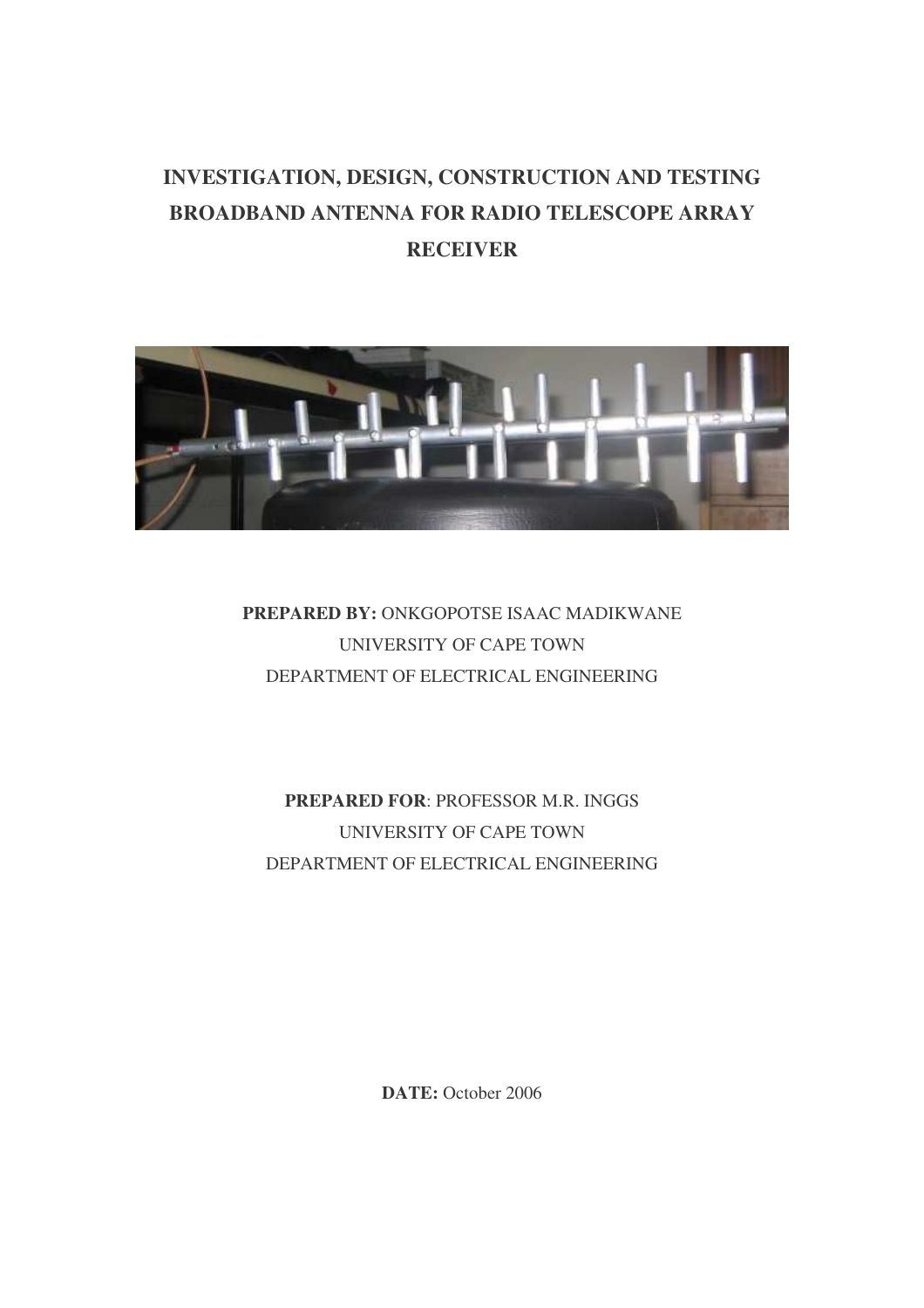# **DECLARATION:**

- 1. I know that plagiarism is wrong. Plagiarism is to use another's work and pretend that it is one's own.
- 2. All the work of other people has been referenced.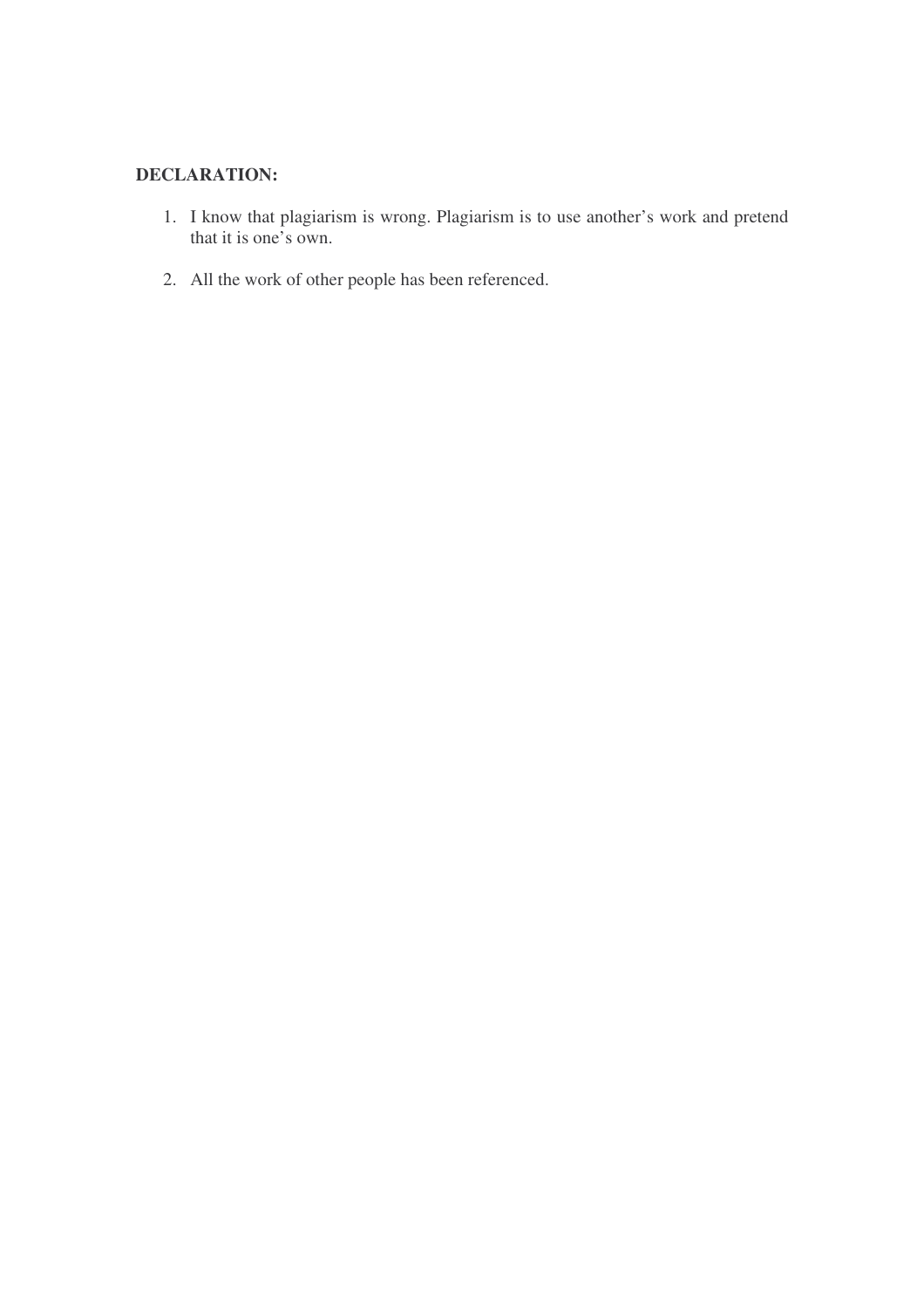# **Acknowledgements**

I would first like to thank my supervisor for guiding me through the phases of this project as well as allowing me to use the microwave lab for conducting the tests. I'll also like to express my gratitude to Jon Ward and Rethabile Kutlwang for always letting me into the microwave lab at the time my student card was not active. Thanks also to Chris Wozniak for giving me access to the machine workshop for constructing the antenna. Finally, I would like to thank my sister, Kelebogile Madikwane, for continuous encouragement on this project.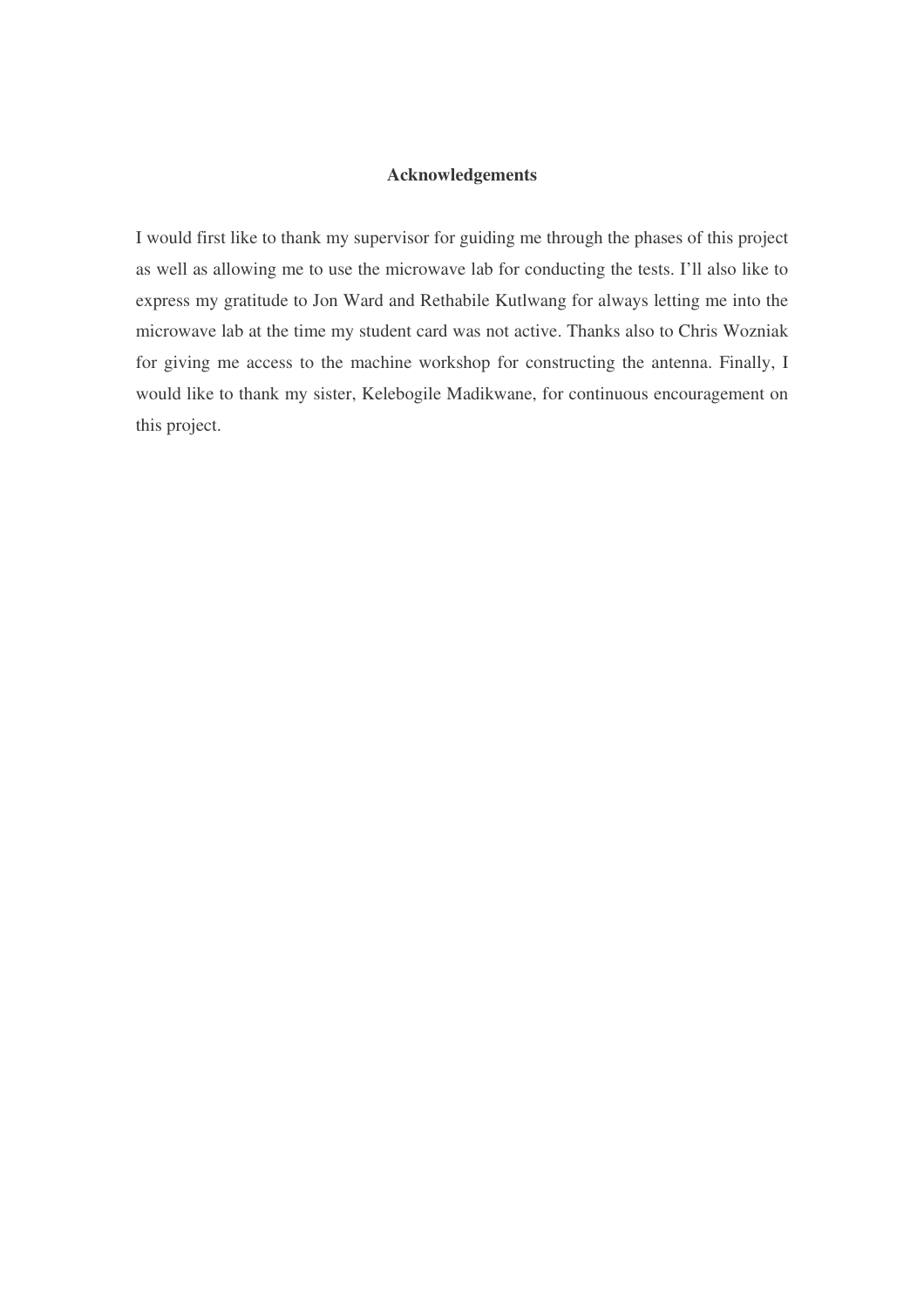# **Terms of reference**

The instructions given by the supervisor are the following:

- 1. Investigate, design and construct broadband wire construction antennas for radio telescope array receiver.
- 2. These antennas should cover the band 1400 MHz to 1750 MHz.
- 3. Test the directive properties of the antennas and if possible, attempt to receive signals from strong sources such as satellites, the sun, moon, etc. by connecting to the Karoo Array Telescope (KAT) receiver.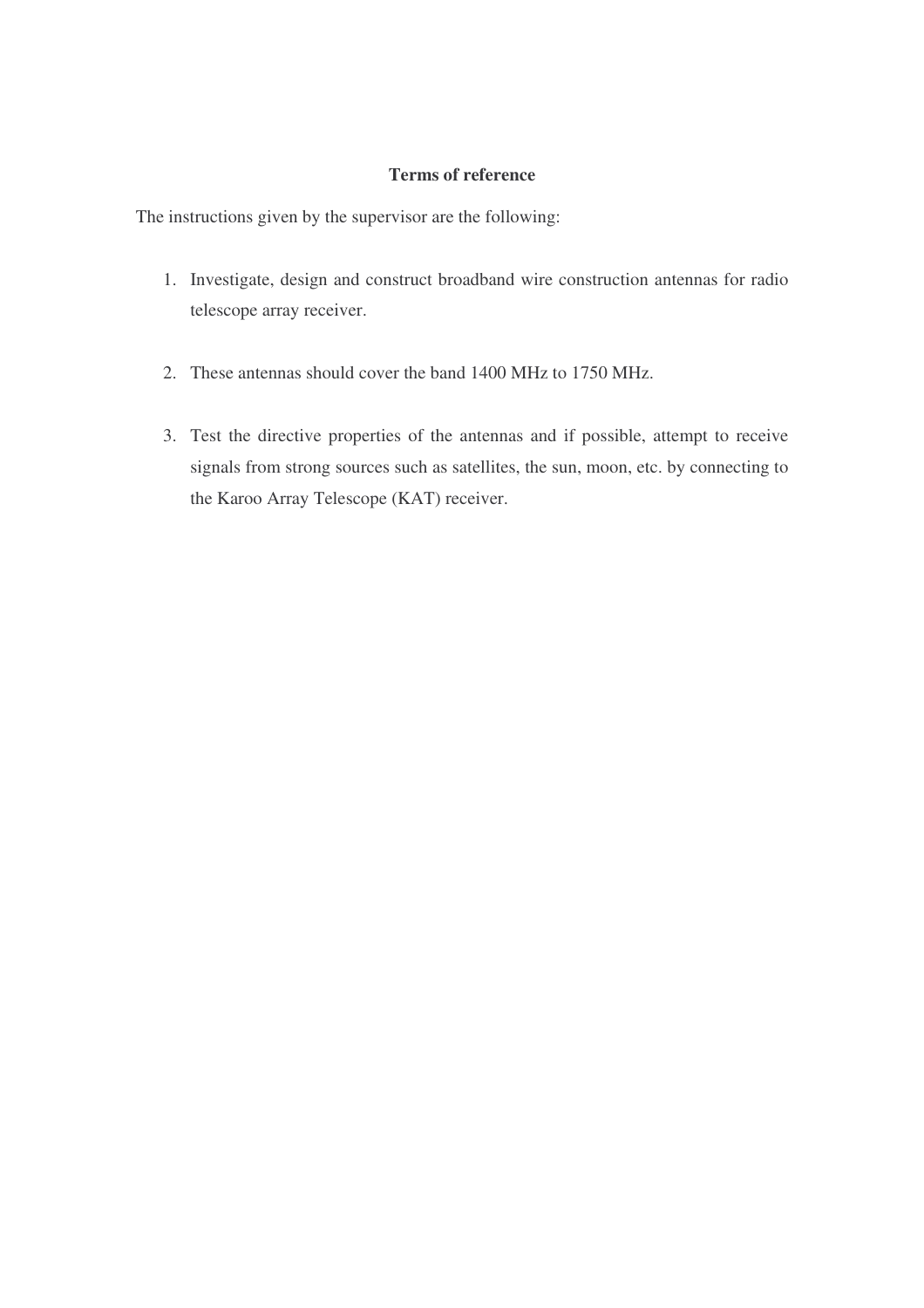#### **Executive Summary**

An antenna forms the interface between the free space and the transmitter or receiver. The choice of an antenna normally depends on factors such as gain and the bandwidth an antenna can offer. Signals from satellites travel thousands of kilometres to the earth and as the Friis equation (Appendix A) shows, they will only be detected as weak signals. Under these conditions, high gain antennas are required. The focus here is on low cost antennas and since the standard ones like the half wave dipole and the folded dipole cannot offer the much needed gain and bandwidth, the attention is thus shifted to the Yagi-Uda and the log-periodic dipole array antennas.

The gain of the Yagi antenna can be increased by approximately 1 dB for every additional director. However, properties such as the radiation pattern, sidelobe level and input impedance have to be taken into account. The question that comes to the fore is then; how many directors will suite an antenna with certain properties? To encompass all these factors, optimization software packages for the Yagi antennas have been developed over the years. Some of these software packages use the genetic algorithm to find the optimum length for the elements and their spacing. The algorithms employ the method of moments (MOM) based electromagnetic codes to compute current distributions on the antenna structure while taking into account the mutual coupling between elements. Yagi antennas have narrow bandwidths of the order of 2% when designed for high gain.

On the other hand, log-periodic dipole array (LPDA) antennas offer a wider bandwidth and can have gains as high as 10 dB. The dipoles are connected to the source using a twin transmission line in such a way that the phase is reversed at each connection relative to the adjacent elements. When connected this way, the bandwidths of the dipoles add-up to give a broader bandwidth. The transmission line is often replaced with a pair of metal boom structures separated by the dielectric material. R. L Carrel, who conducted intense studies on log-periodic antennas, has prepared curves and also devised the formulas for calculating parameters such as the required number of dipoles and their spacing, that are invaluable for the design of the LPDA.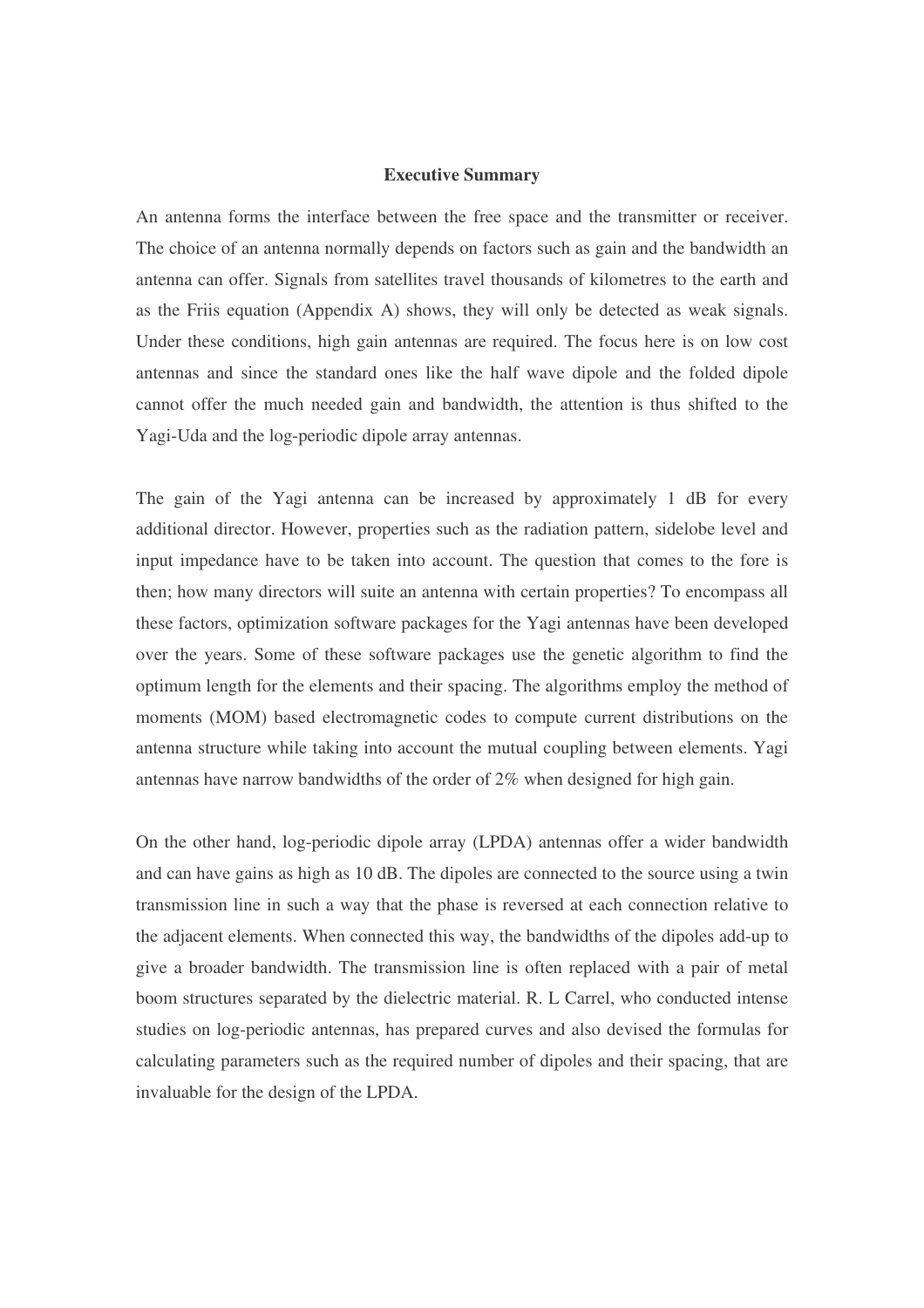Coaxial cables are used for feeding the outdoor antennas and we use either the radio frequency (RF) transformers or baluns for impedance transformation between the antenna and the cable. Mismatches form standing waves on the cable which can add-up constructively or destructively and hence distort or even wipe-off the signal of interest. The RF transformers and baluns also prevent cable radiation which has undesirable effects on the performance of an antenna.

If the main priority was the gain, then the Yagi antenna would be the best option. In the end, compromises had to be made between the gain and broader bandwidth by selecting the log periodic dipole array antenna. The other advantage of this antenna is that its input impedance can be set to the desired value by selecting the appropriate diameter for the dipole elements. Aluminium tubes and rods where chosen for the LPDA as it does not rust. The diameter of these rods and tubes were chosen so as to incorporate the compactness as well as the ease of assembly for the antenna elements. The dipole elements are attached to the boom structures by using pop rivets. Too thin dipole elements would result in high parallel rod feeder impedance. This would have adverse effect on the spacing of the booms and therefore violate our desired compactness.

Too much boom spacing would require a longer section of the coaxial cable insulation to be stripped. Signal power is lost due to cable radiation at high frequencies and imagine how much losses will be incurred if a longer section of the coaxial cable was stripped. For this LPDA, the cable used is RG-142B/U and has double shielding. The drawback of this cable is its stiffness but otherwise it has less signal attenuation. It was never going to be easy to connect the RF transformer directly to an antenna and so the coaxial cable was used again at the secondary side. This cable had to be kept short so that cable radiation could be minimized. The transformer used is TCN1-23 by Mini-Circuits® and is a surface mount miniature transformer. It was mounted onto the veriboard so as to facilitate the connections to the cables.

After going through all the exhaustive design and construction phases, what remained for the designer was to determine what has been achieved by conducting the tests. The first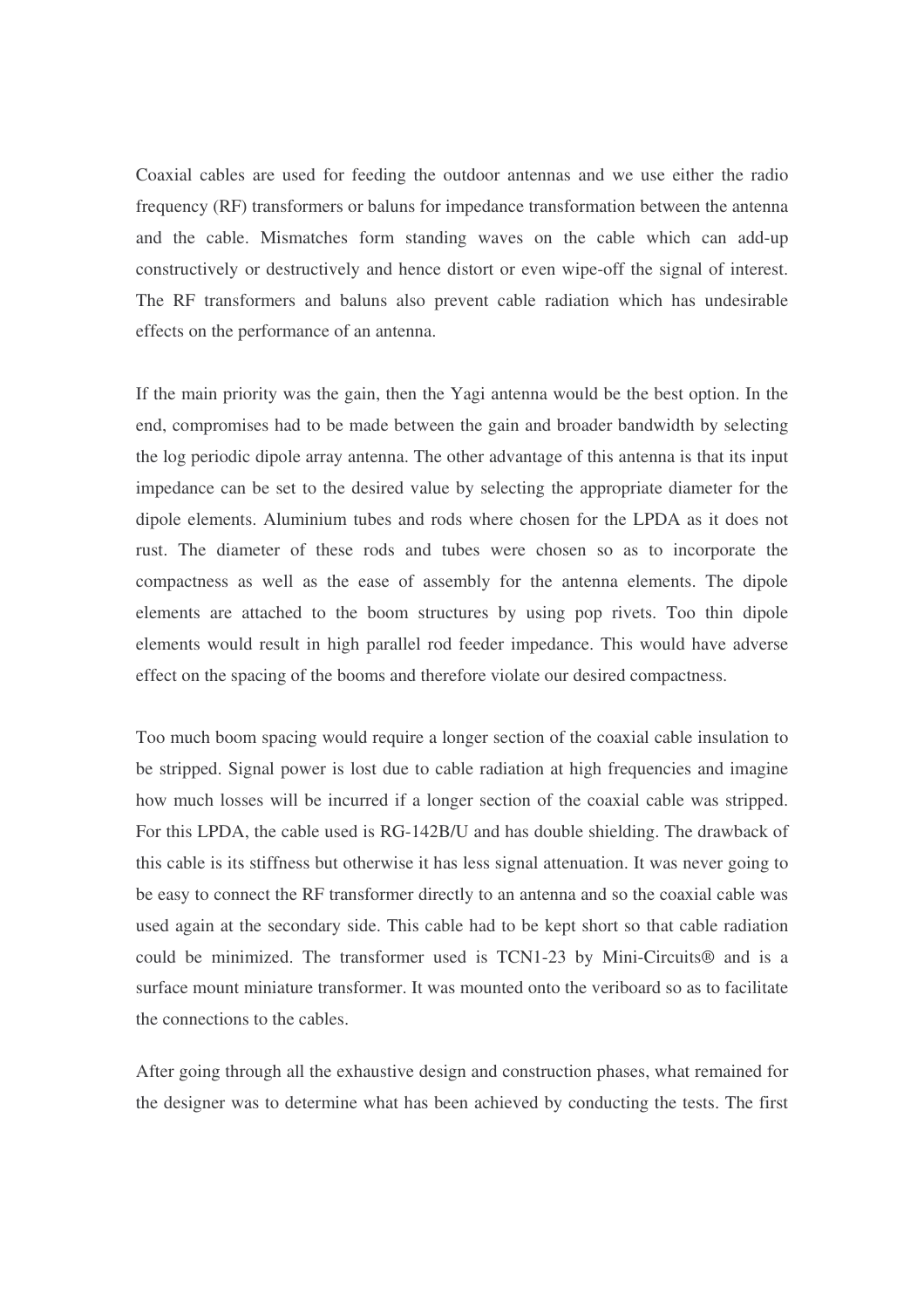test was determining the bandwidth of the LPDA. This test was done by measuring the scattering parameters of the antenna using the network analyzer. The power transmitted to an antenna was referenced to 0 dB and hence the plot displayed in the network analyzer represented the reflected power as a function of frequency. At the band where the antenna is operating, only a tiny fraction of power is reflected back to the analyzer indicating that most of the power has been radiated by the antenna. The antenna covers frequencies of 1.46 GHz to 1.77 GHz as indicated by Figure 5.5.

The final test was determining the radiation pattern of the LPDA. To obtain a well defined radiation pattern, tests should be conducted inside the RF anechoic chamber. When the antenna is inside this chamber, it cannot be influenced by any surface or objects that can re-radiate electromagnetic energy. Since there was no chamber that could be used, there was an influence by some other surfaces resulting in distortion of the radiation pattern. The radiation pattern of the LPDA can be found in Figure 5.10. To conduct this test, a source of radiation was required and hence the half-wave dipole had to be built. It was situated in such a way that its polarization was the same as that of the LPDA in order to receive energy efficiently. As indicated by the radiation pattern, the LPDA is a directional antenna. In order to receive signals efficiently with this antenna, then it should be pointed directly to the transmitter.

Apart from the slightly reduced bandwidth of the LPDA, the objectives have been met. Corrections can be made to the bandwidth by replacing the rear dipoles with the slightly longer ones. This will ensure that the antenna starts to receive at frequencies of about 1.4 GHz.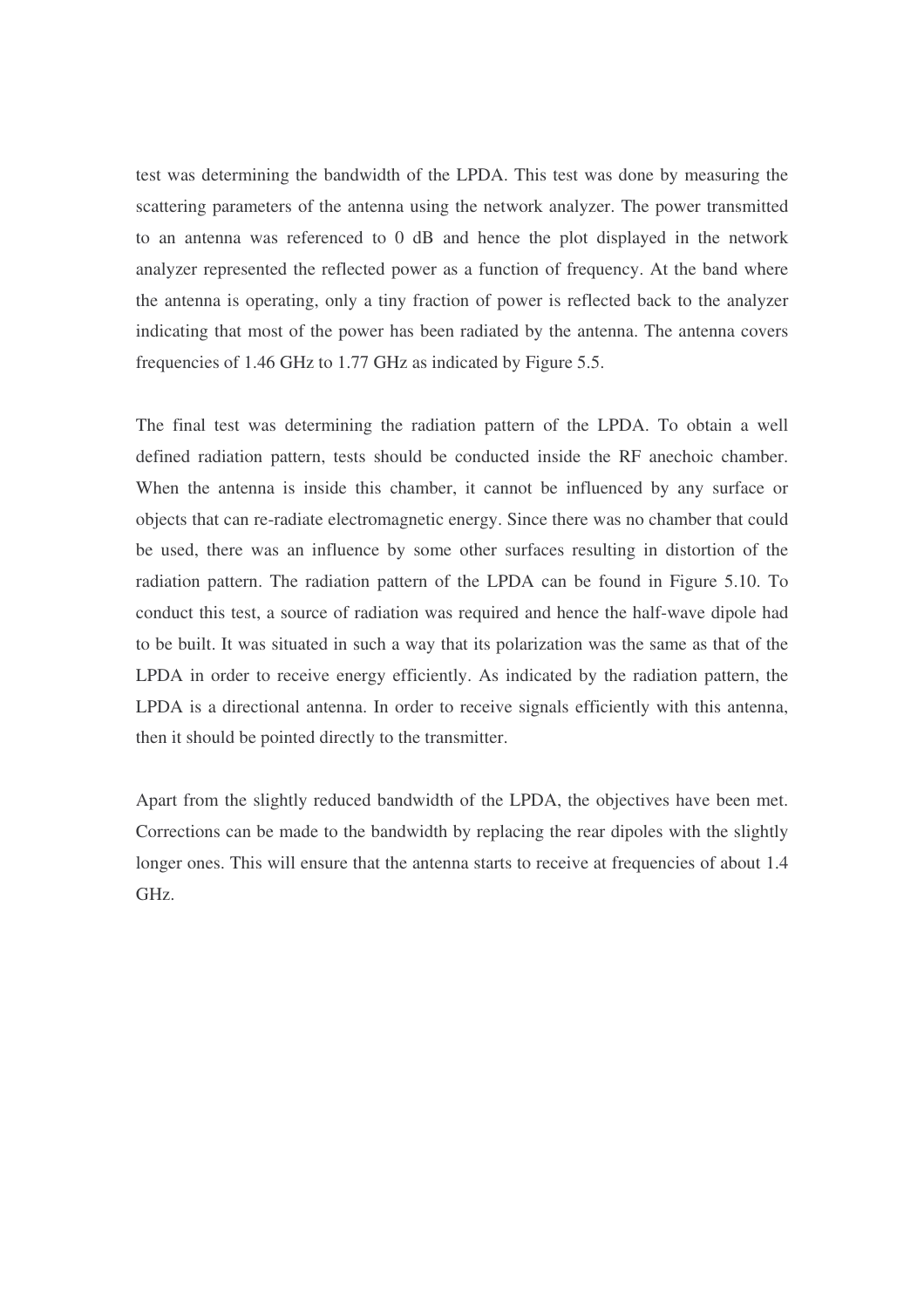# **Table of contents**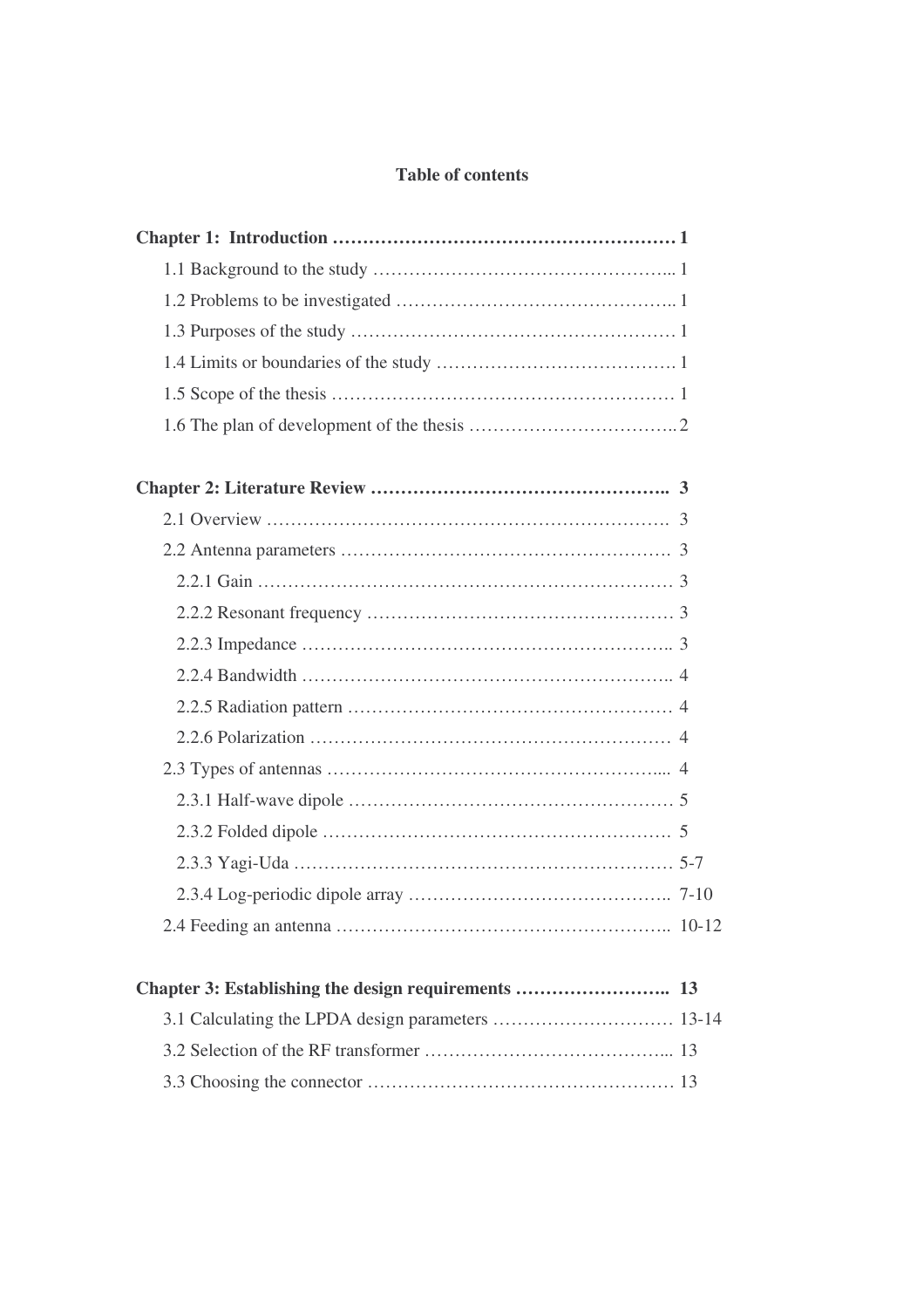| 5.2.2 Radiation pattern results and interpretations25-26 |  |
|----------------------------------------------------------|--|
|                                                          |  |
|                                                          |  |
|                                                          |  |
|                                                          |  |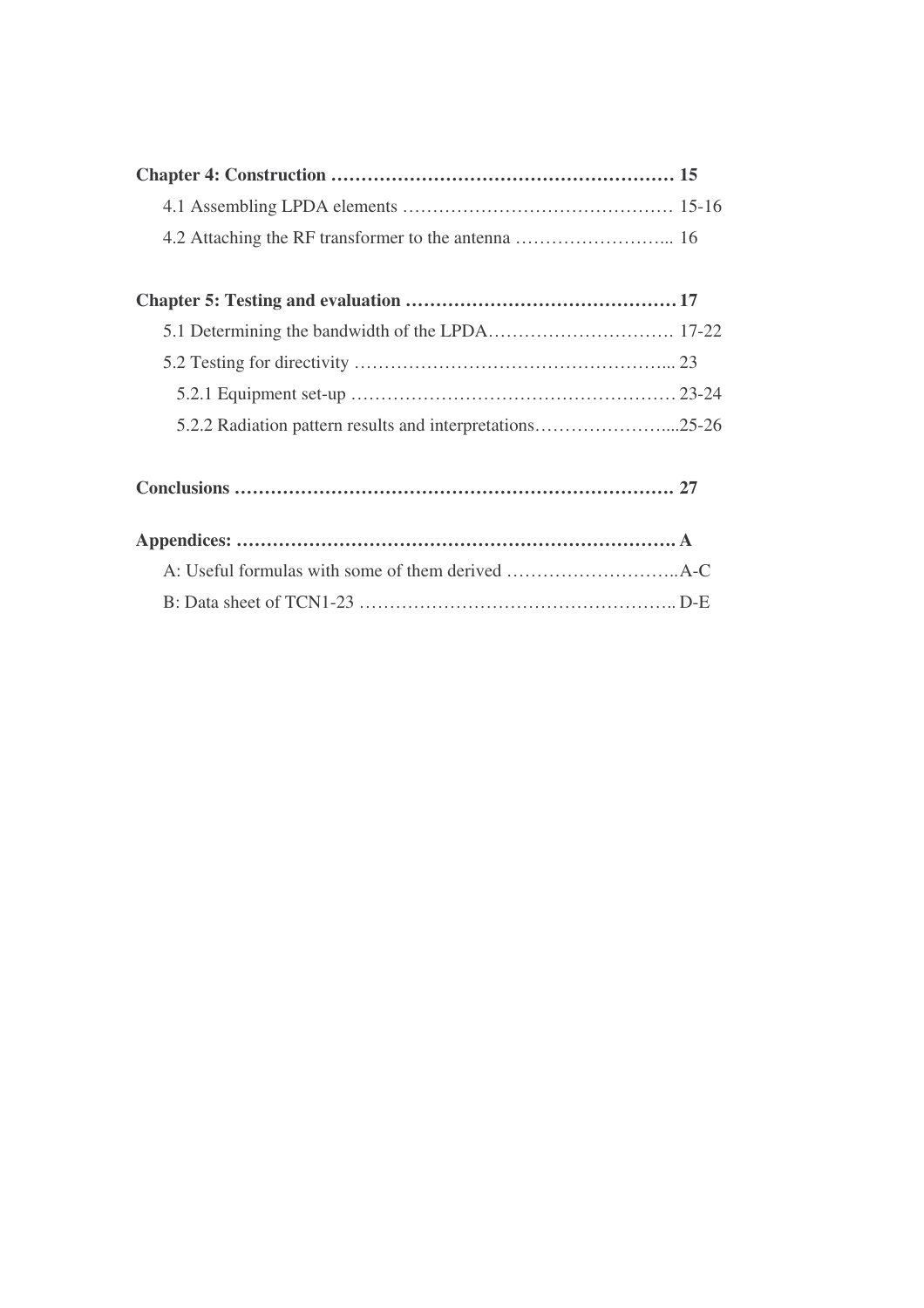# **Chapter 1**

# **1 Introduction:**

### **1.1 Background to the study**

The Karoo Array Telescope is testing some receiver hardware to cover the band 700 MHz to 1750 MHz. The objective is to investigate the low cost antennas and then decide on which is appropriate to cover this band of frequencies. The gain of an antenna determine the range over which it can operate and hence it is a major contributing factor too.

# **1.2 Problems to be investigated**

The investigation will be on low cost wire antennas.

# **1.3 Purposes of the study**

Having gained more insight on antennas, the remaining task will be to come up with an appropriate design for the allocated band.

# **1.4 Limits or boundaries of the study**

# 1.4.1 Time

The time to undertake the studies on antennas and even learn to use some software developed for optimizing antennas like the Yagi-Uda would leave us with less time for constructing the chosen antenna.

#### 1.4.2 Availability of materials

Some of the antennas are sophisticated and therefore their materials will have to be ordered and this could even be from outside South Africa. This is reason enough to narrow down the focus to antennas which will be easier to construct.

# **1.5 Scope of the thesis**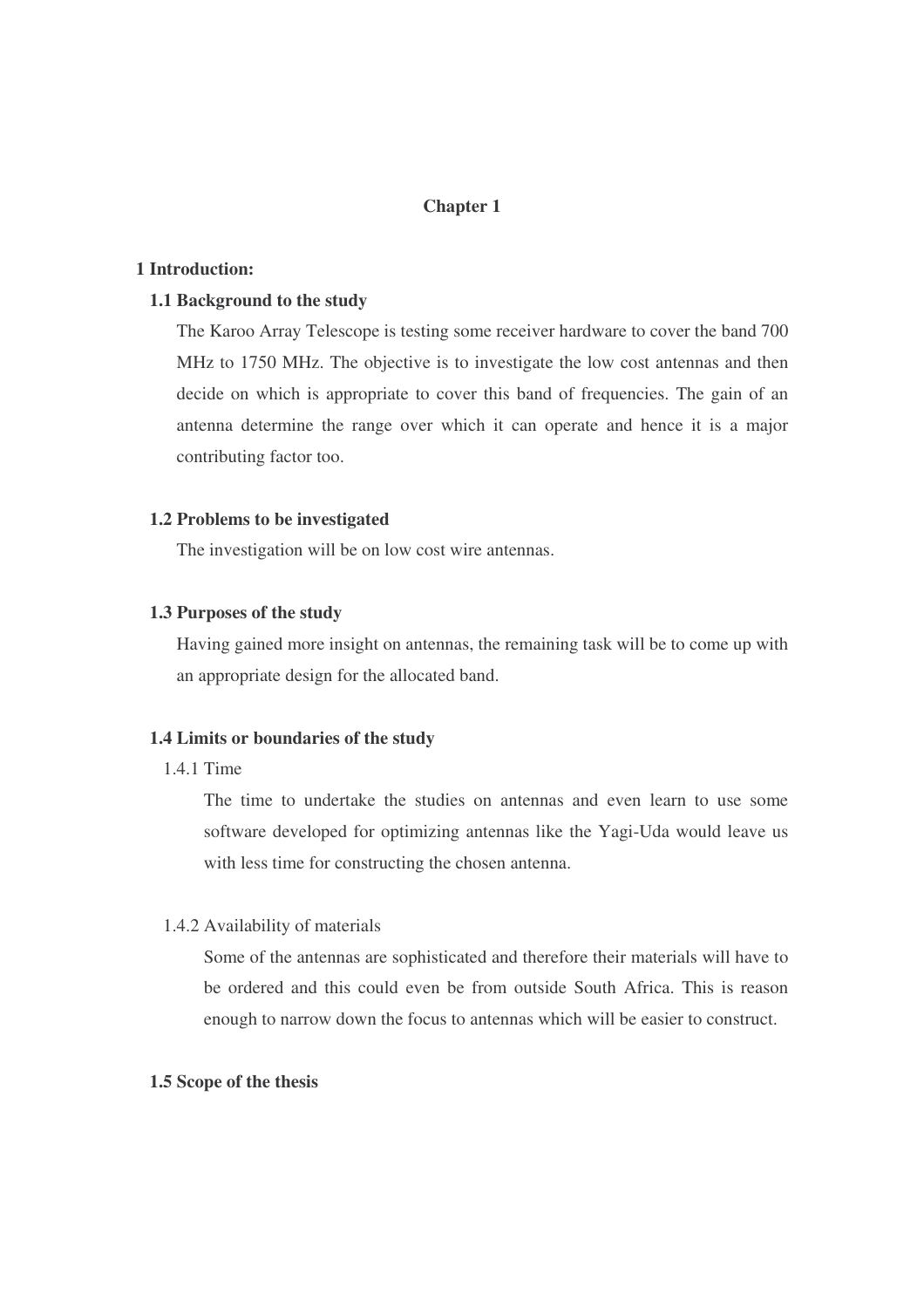This thesis gives a brief description on the standard antennas like the half wave dipole and the folded dipole. It shouldn't come as a surprise since these antennas are actually the building blocks for the Yagi – Uda and the log-periodic dipole array which are covered in much more detail here.

# **1.6 The plan of development of the thesis**

We often hear people talking about parameters such as the gain, bandwidth, input impedance and radiation pattern of an antenna which get us thinking; what are really these? To instill a sense of confidence about these invaluable parameters, this thesis gives a brief description of each.

In order to keep-up with the specifications, the studies conducted were only on low cost wire construction antennas. The thesis continues with a review on standard antennas such as the half-wave dipole and folded dipole. It further proceeds to the gain and bandwidth enhanced antennas such as the Yagi-Uda and the LPDA. Keep in mind that antennas not covered here is because they are difficult to construct and hence not cost effective. In engineering terms, there are theorems such as the maximum power transfer and this theorem is a motivation to conduct studies on how to incorporate this feature to the antenna design. Consequently, studies were launched on RF transformers and baluns.

Having armed with the necessary information about antennas, what is left is to establish the design requirements. This phase is followed by the construction of the appropriate antenna. To determine whether the objectives have been met, tests where conducted on the constructed antenna.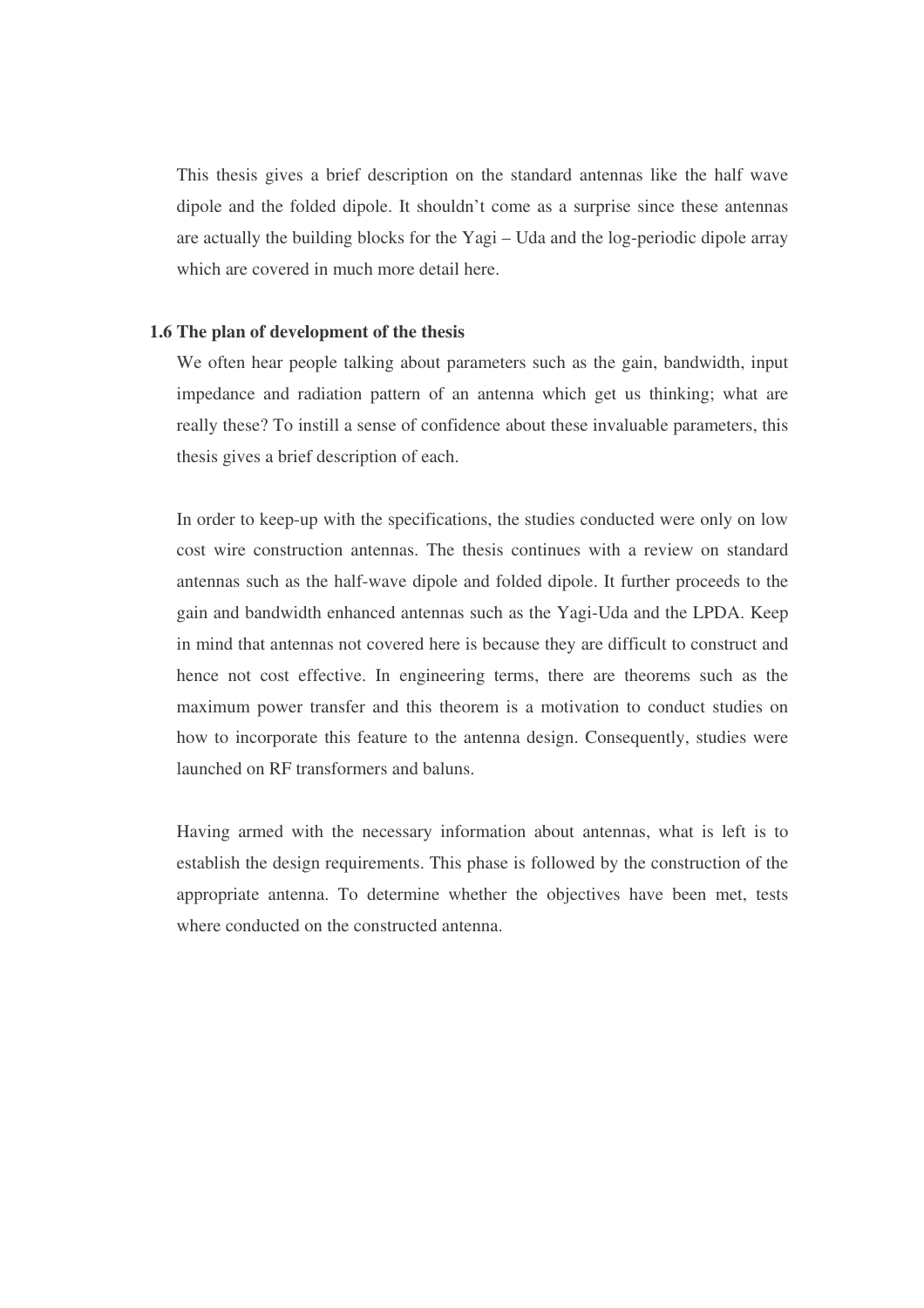# **Chapter 2**

### **2.1 Overview**

Antennas are amongst the devices that are at the heart of communication systems, being used to transceive radio signals. An antenna forms the interface between the free space and the transmitter or receiver. The choice of a particular antenna depends on factors such as gain, radiation pattern, polarization, bandwidth, resonant frequency and impedance. [1, 4]

### **2.2 Antenna parameters**

In engineering terminology, we often hear people talking about things such as antenna gain, bandwidth, etc. It is hence important to give a brief description of what these really mean.

# **2.2.1 Gain**

The gain of an antenna is usually given with reference to an isotropic radiator and expressed in units of dBi (decibels over isotropic). In practice, the gain is compared with the radiation from a single half-wave dipole fed with an equal amount of power since a perfect isotropic reference is impossible to build. [1, 4] In this case, units of measurement are dBd (decibels over dipole). High gain antennas are of first priority because they are able to receive even weaker signals.

### **2.2.2 Resonant frequency**

Signals of different frequencies reach the antenna simultaneously and for it to be of any importance, it should be able to select only one frequency of interest at a time. That frequency is called the resonant frequency and it is achieved by the use of a tuned circuit at the receiver or transmitter. Antennas are only effective for a range of frequencies over which they can operate and this is determined by their physical length. [4]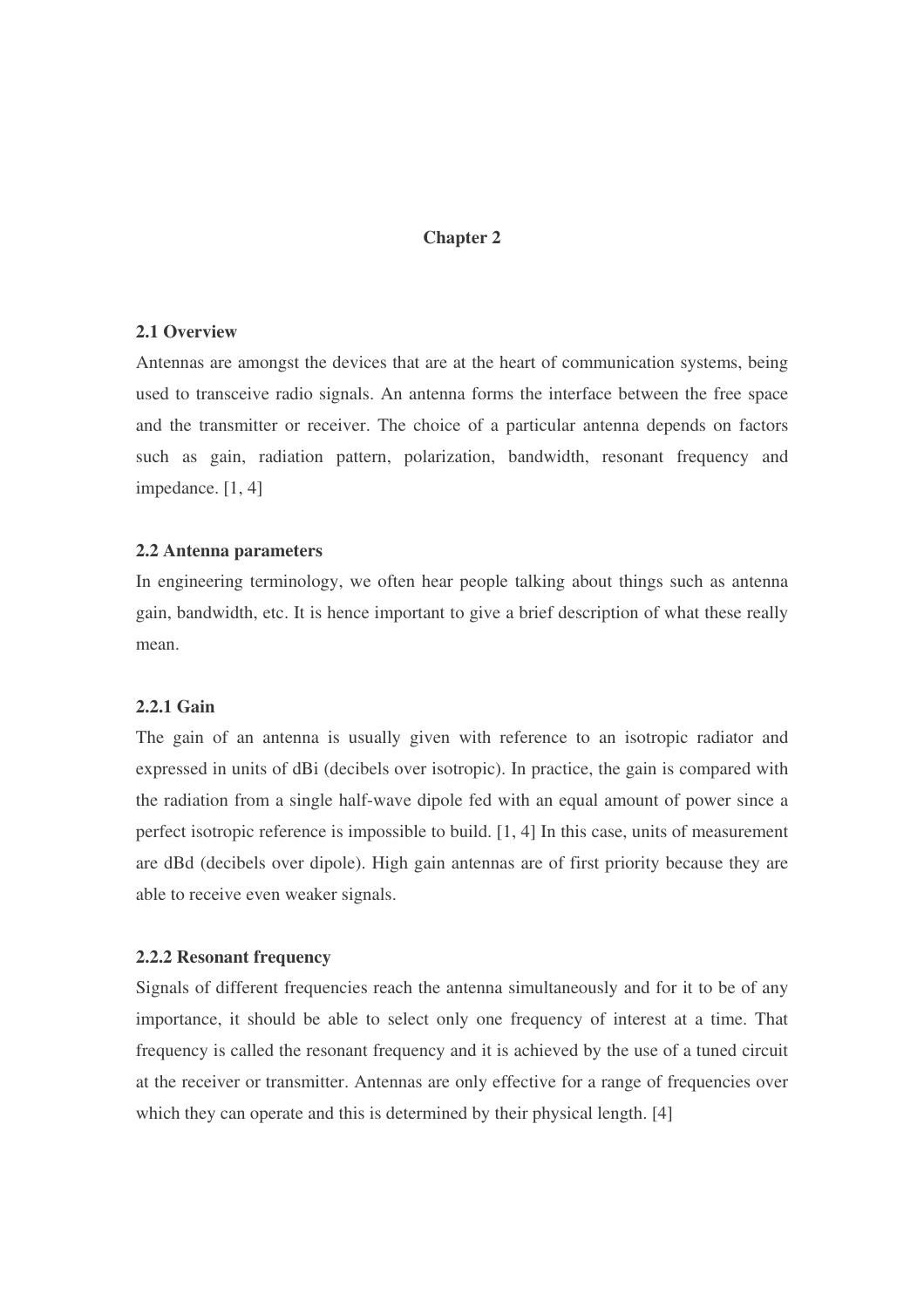#### **2.2.3 Impedance**

The input impedance of an antenna determines the amount of energy it can receive or transmit. Maximum power transfer will occur when the antenna is matched to the receiver or transmitter as in accordance with the maximum power transfer theorem. [6] Section 1.7 of a textbook for antennas by F. R Connor gives more details on the latter. Most of all, an antenna is connected to the load by a feeder (usually a coaxial cable) which is unbalanced. In consequence, the cable radiates and this affects the efficiency of energy transfer to or from the antenna. [1]

### **2.2.4 Bandwidth**

The bandwidth of an antenna is the range of frequencies for which it is effective. Several techniques can be used to improve the bandwidth of an antenna. Tapering antenna elements is one of these techniques and it is the essential application in the log-periodic dipole antenna. Some other alternatives include using thicker wires and replacing wires with cages to simulate thicker wires. [4]

### **2.2.5 Radiation pattern**

The radiation pattern of an antenna is the most important requirement since it determines the direction in which the signal is transmitted or received. [1] It is specified by the beamwidth and sidelobe level in the plane (vertical or horizontal) it is being measured.

### **2.2.6 Polarization**

Polarization is the orientation of the electric field of the radio wave with respect to the earth's surface. The transmitting and receiving antennas should have the same polarization for efficient radiation.

#### **2.3 Types of Antennas**

Antennas can be classified either as omni-directional (radiates equally over all space) or directional (radiates more in a particular direction). The focus here will be only on low cost wire construction antennas starting with the fundamental ones (the half-wave dipole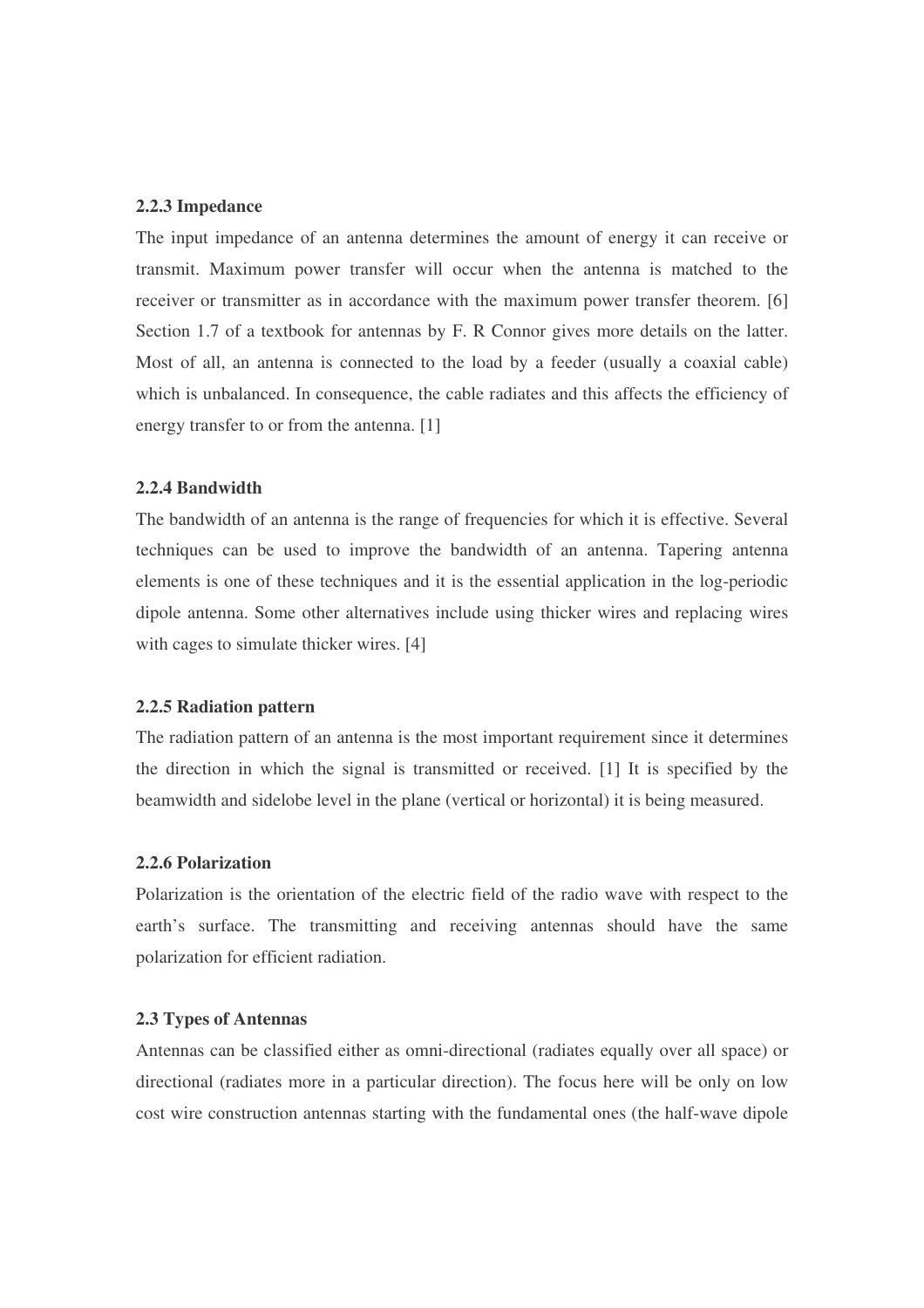and folded dipole). These two antennas are basically the building blocks for gain and bandwidth enhanced antennas such as the Yagi-Uda and the Log Periodic Dipole Array.

### **2.3.1 Half-wave dipole**

The simplest efficient antenna is a half-wave dipole, consisting of two quarter wavelengths wires and centre fed. It has an input impedance of about 73  $\Omega$  and the gain of 2.15 dBi. [1, 6] This gain is too low and hence limits the application of this antenna. It will work perfect over shorter distances for low power level radiations. The appendix (A.2) gives more emphasis on this. The other constraint on this antenna is its narrow bandwidth. Alterations have been made on it in order to have improved gain and bandwidth.

### **2.3.2 Folded-dipole**

Just like the half-wave dipole, the folded dipole is omni-directional. It has an input impedance of 300 Ω and hence can be driven from a 300 Ω balanced line. [4] The other advantage is that its operating bandwidth is slightly greater than that of a half-wave dipole. [7]

# **2.3.3 Yagi-Uda Antenna**

This antenna, named after its inventors, Yagi and Uda, consists of a reflector, driven element and one or more directors all fixed on a supporting boom. [1 to 3] The driven element is usually a folded dipole since it offers an improved bandwidth over a standard half-wave dipole antenna and moreover allows the antenna to be fed from a 300  $\Omega$ balanced line. [3] As the name implies, directors guide the electromagnetic waves either away from or towards the driven element depending on whether it is transmitting or receiving. Since the gain is closely related to the directivity of an antenna, the addition of directors in front of this driven element will improve the gain of an antenna. Each director improves the gain by approximately 1 decibel (dB). [1, 5]

While in theory the gain can be infinitely increased by adding more directors, it's advisable not to use a large number of directors because they can diminish the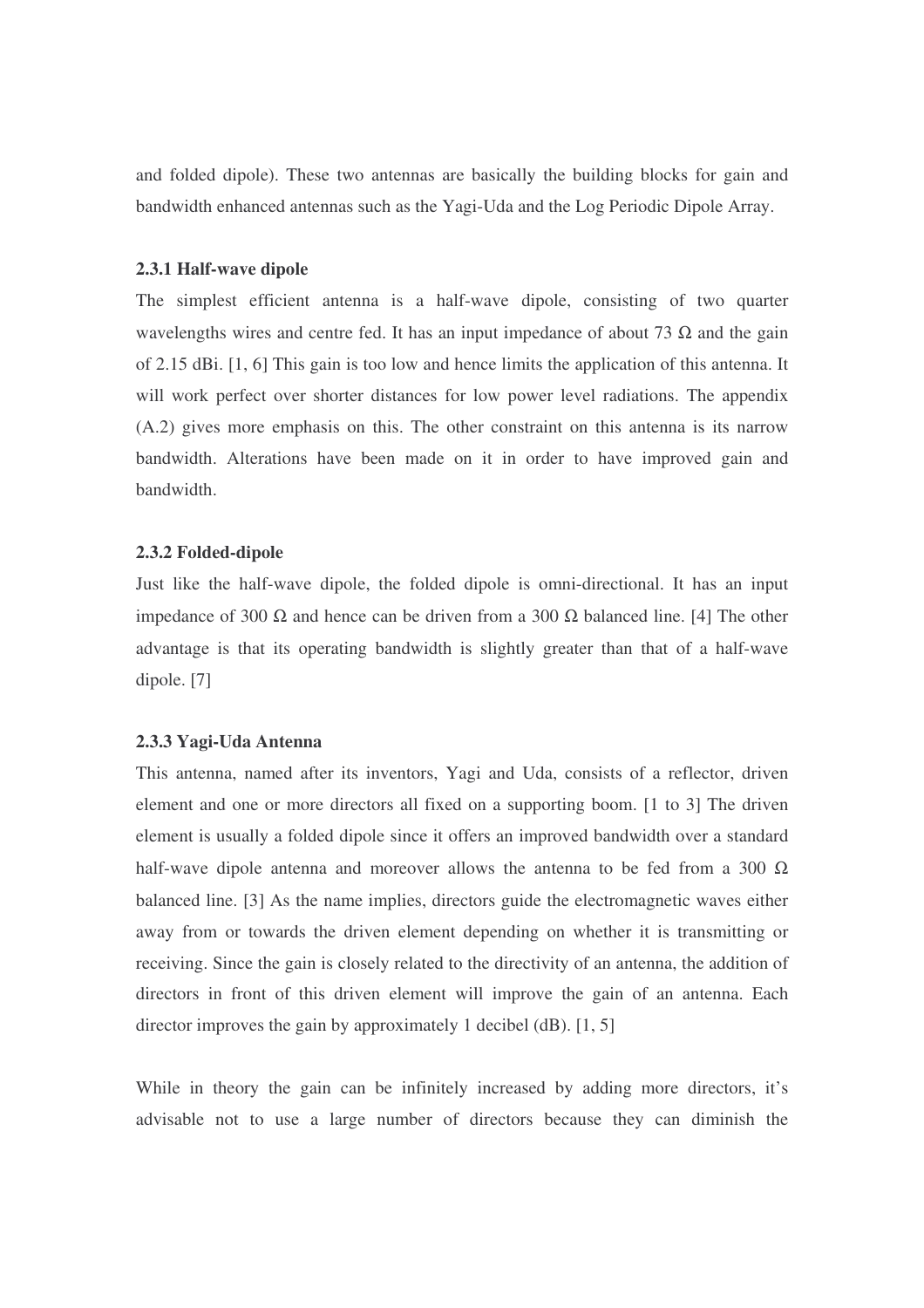performance of the antenna. [5, 8] The parasitic elements (reflector and directors) tend to reduce the impedance of the folded dipole and this makes it easier for the antenna to be matched to standard transmission lines (e.g. the 50  $\Omega$  coaxial cable). [7, 8] A schematic diagram of a Yagi antenna is shown in figure 2.1.



Figure 2.1 A six-element Yagi antenna

Yagi-Uda antennas have narrow bandwidths of the order of 2% when designed for high gain. [7, 8] The formula for calculating the percentage bandwidth can be found in the appendix (A.3). If a broad bandwidth is required, then the designer has to settle for a compromise between the gain and bandwidth. Digital computers and antenna design software packages made the design and analysis of antennas much easier. It is through the use of the latter that designers manage to obtain appropriate parameters for antenna design. An increased bandwidth could be achieved by designing directors for the upper end of the required band and the reflector for the lower end of the band in Yagi-Uda antennas. [8]

"Optimization of Yagi-Uda antennas is a challenging design problem, since the antenna characteristics such as gain, input impedance, maximum sidelobe level etc., are known to be extremely sensitive to the design variables viz., element lengths and their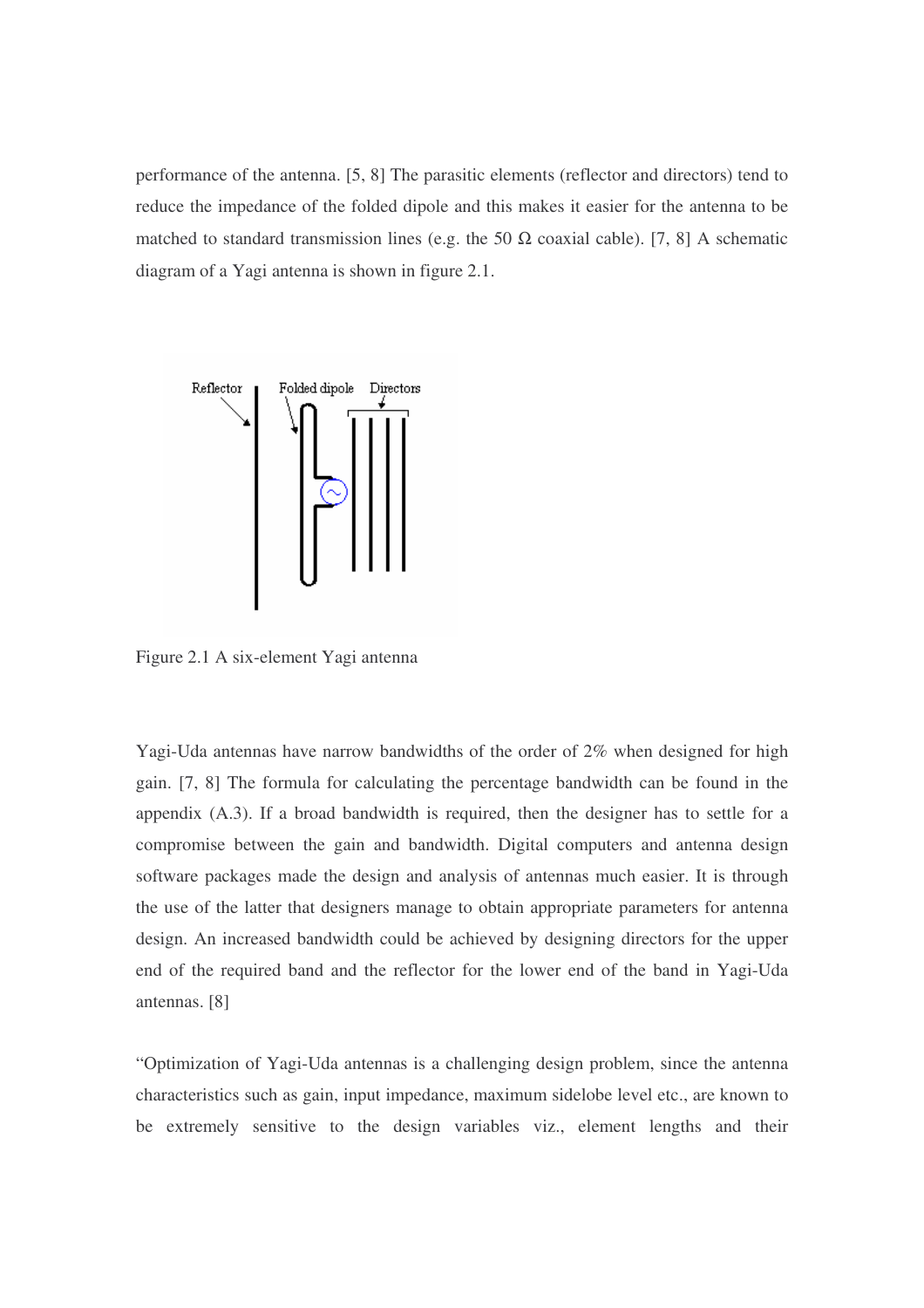spacing."[12] Several techniques like the evolutionary algorithm (EA), genetic algorithm (GA) and computational intelligence (CI) are used for optimizing these antennas. The CI algorithm introduced by Neelakantam V. Venkatarayalu and Tapabrata Ray begins by initializing a set of solutions obtained through the method of moments-based numerical electromagnetic code (NEC-2). [12] This method is capable of computing current distributions on the antenna structure while taking into account physical phenomena such as mutual coupling between elements. [12] It is a powerful code that enables a designer to simulate the properties of antennas like the gain, radiation pattern and the input impedance. Yagi elements are normally aluminum tubes or rods (could be square or round). The reflector spacing from the dipole ranges from  $0.15\lambda$  to  $0.2\lambda$  ( $\lambda$  is the wavelength) and is about 0.5 $\lambda$  long. [2, 6] The directors are usually 0.4 $\lambda$  to 0.43 $\lambda$  long and are placed about  $0.1\lambda$  apart for maximum gain whilst the resonant length of a dipole is made 0.46λ long. [6, 7] These may be mounted insulated or un-insulated above or through the boom. [2]

#### **2.3.4 Log Periodic Dipole Array (LPDA) Antenna**

The broadband properties of this antenna make it a better choice for operation over a wider frequency range. It consists of small closely spaced half-wave dipoles. The length ratio between adjacent dipoles is a constant  $(\tau)$  and the ratio of element spacing to twice the next larger element length is a constant  $(\sigma)$ . [8] The dipoles are connected to the source using a twin transmission line in such a way that the phase is reversed at each connection relative to the adjacent elements. [7, 8] Figure 2.2 shows a simplified way of connecting the dipoles to a transmission line. Each dipole is effective over a narrow band of frequencies determined by its length. When they are all connected to the twin transmission line, their narrow bandwidths add up to give a wider bandwidth. The length ratio  $(\tau)$  is chosen such that the antenna's performance will be uniform over the whole bandwidth. The shortest dipole corresponds to the highest frequency band and the longest dipole to the lowest frequency band of an antenna. A number of the dipoles whose frequency bands are in the vicinity of the selected resonant frequency will also be active. The bandwidth ratio (B) is given approximately by  $B = B_s/B_{ar}$  where  $B_s$  is the structure Bandwidth and  $B_{ar}$  is the bandwidth of the active region. [8]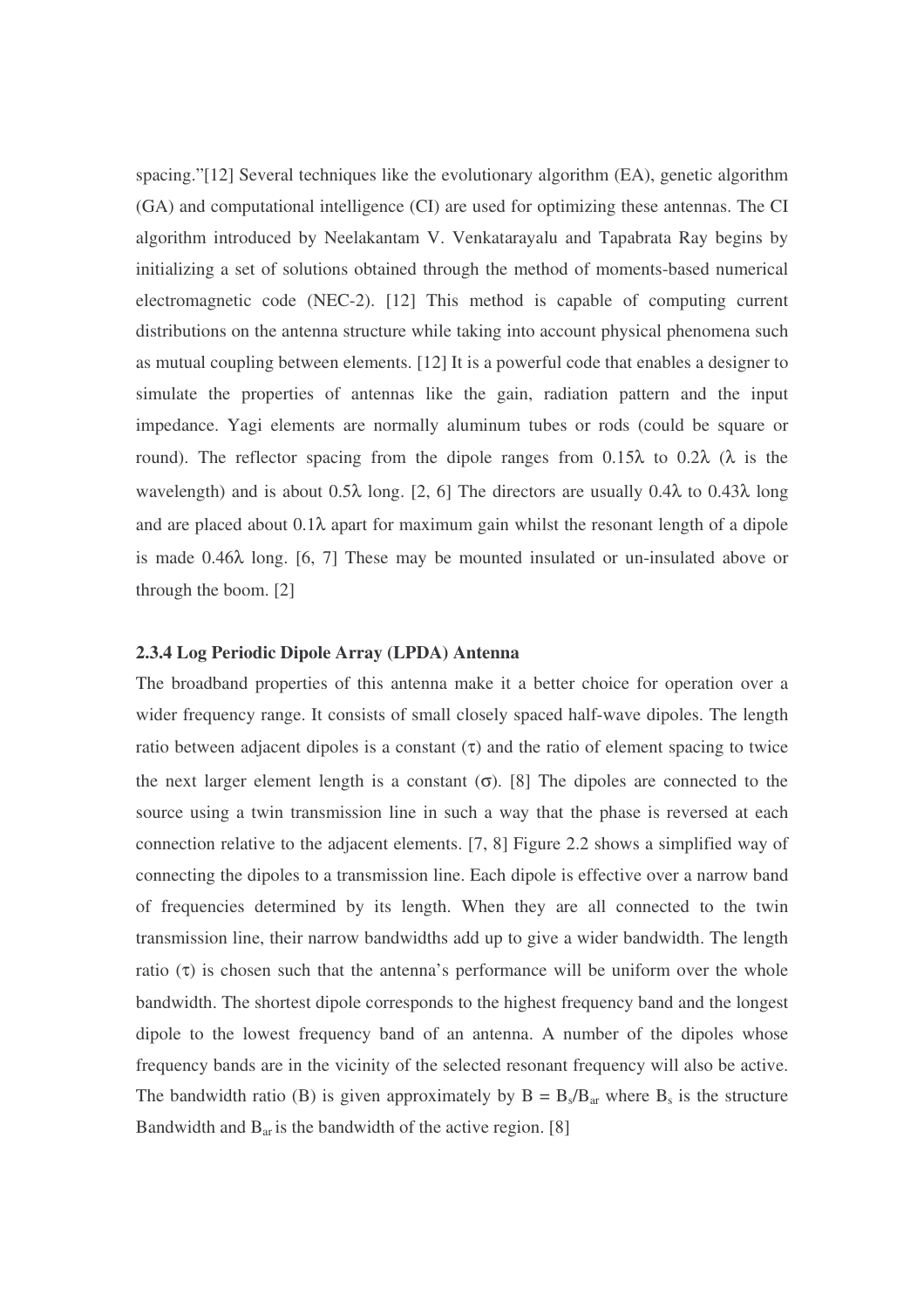

Figure 2.2 Log periodic dipole array antenna

$$
\tau = \frac{X_{n+1}}{X_n} \qquad n = 1, 2, 3, ... N \qquad (2.1)
$$

$$
\sigma = \frac{d_n}{2L_n} \tag{2.2}
$$

The angle  $\alpha$  which is very important for the calculation of  $B_{ar}$  is given by

$$
\alpha = \text{Tan}^{-1}\left(\frac{1-\tau}{4\sigma}\right) \tag{2.3}
$$

and derived in appendix (A.4)

The length (L) between the longest and shortest element is (appendix A.5)

$$
L = \frac{\lambda_{\max}}{4} \left( 1 - \frac{1}{B_s} \right) \cot(\alpha) \tag{2.4}
$$

The bandwidth of the active region  $(B_{ar})$  is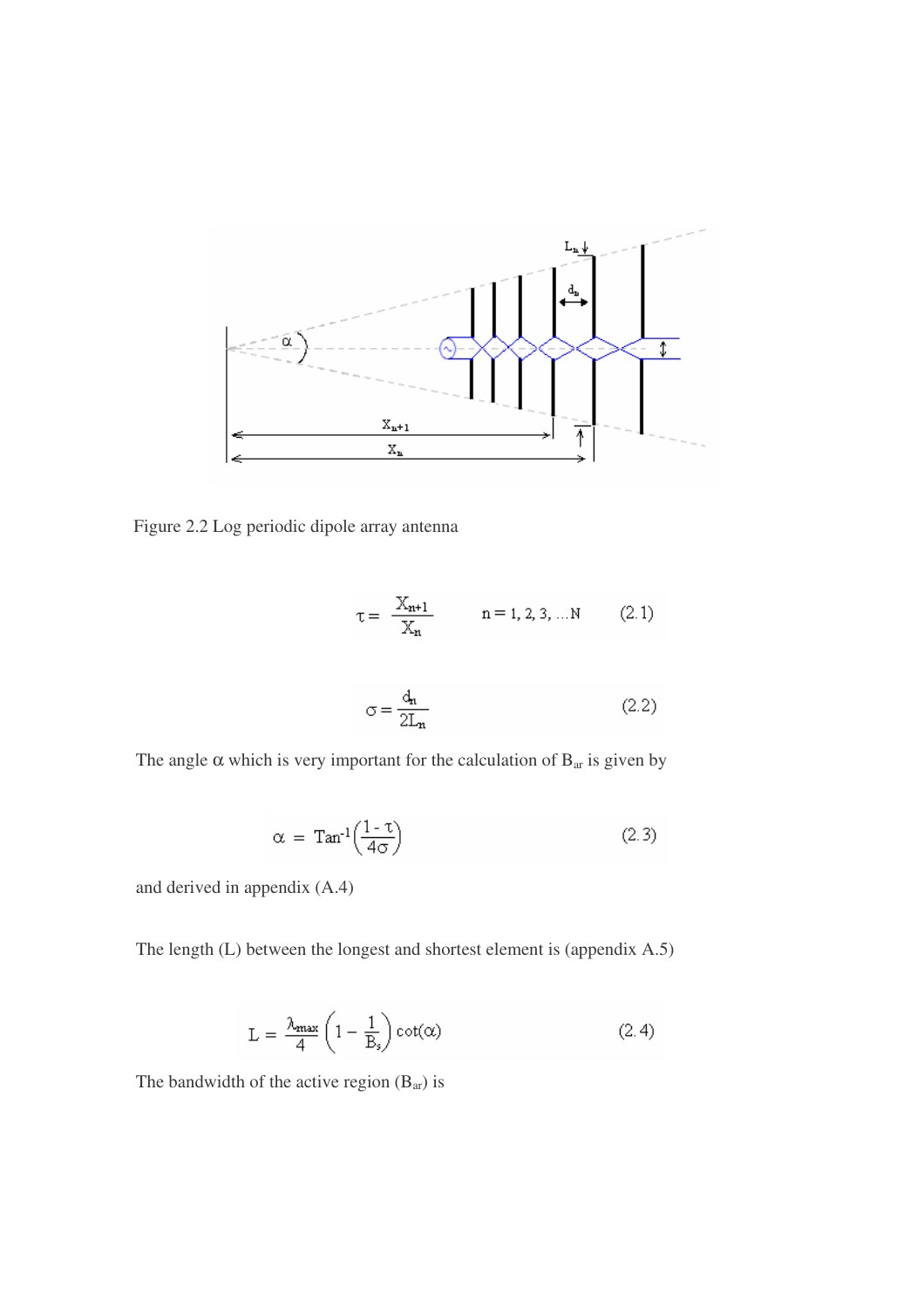$$
B_{ar} = 1.1 + 7.7(1 - \tau)^2 \cot \alpha \tag{2.5}
$$

The number of dipoles required is obtained from the formula

$$
N = 1 + \frac{\log B_s}{\log(\frac{1}{T})}
$$
 (2.6)

The analysis of log periodic dipole arrays shows that the characteristic impedance of the elements varies with frequency and thus, an empirical formula (2.7) for calculating the average characteristic impedance has been devised. [5, 7] To find out more on this, it is worth your while to study the first section of chapter five of [5].

$$
Z_a = 120 \left( \ln \frac{h}{a} - 2.25 \right) \tag{2.7}
$$

The dipoles are mounted on two boom structures which in essence are transmission lines since the dipoles are mounted on them un-insulated. As a consequence, the booms have to be isolated from each other by using dielectric spacers. [1] The impedance of this parallel rod feeder can be obtained by using equation (2.8).

$$
Z_0 = \frac{R_0^2}{8\sigma' Z_a} + R_0 \sqrt{\left(\frac{R_0}{8\sigma' Z_a}\right)^2 + 1}
$$
 (2.8)

 $R_0$  is the input impedance of the LPDA and can be found by using equation (2.9).

$$
R_0 = \frac{Z_0}{\sqrt{1 + \frac{Z_0}{4\sigma' Z_a}}} \tag{2.9}
$$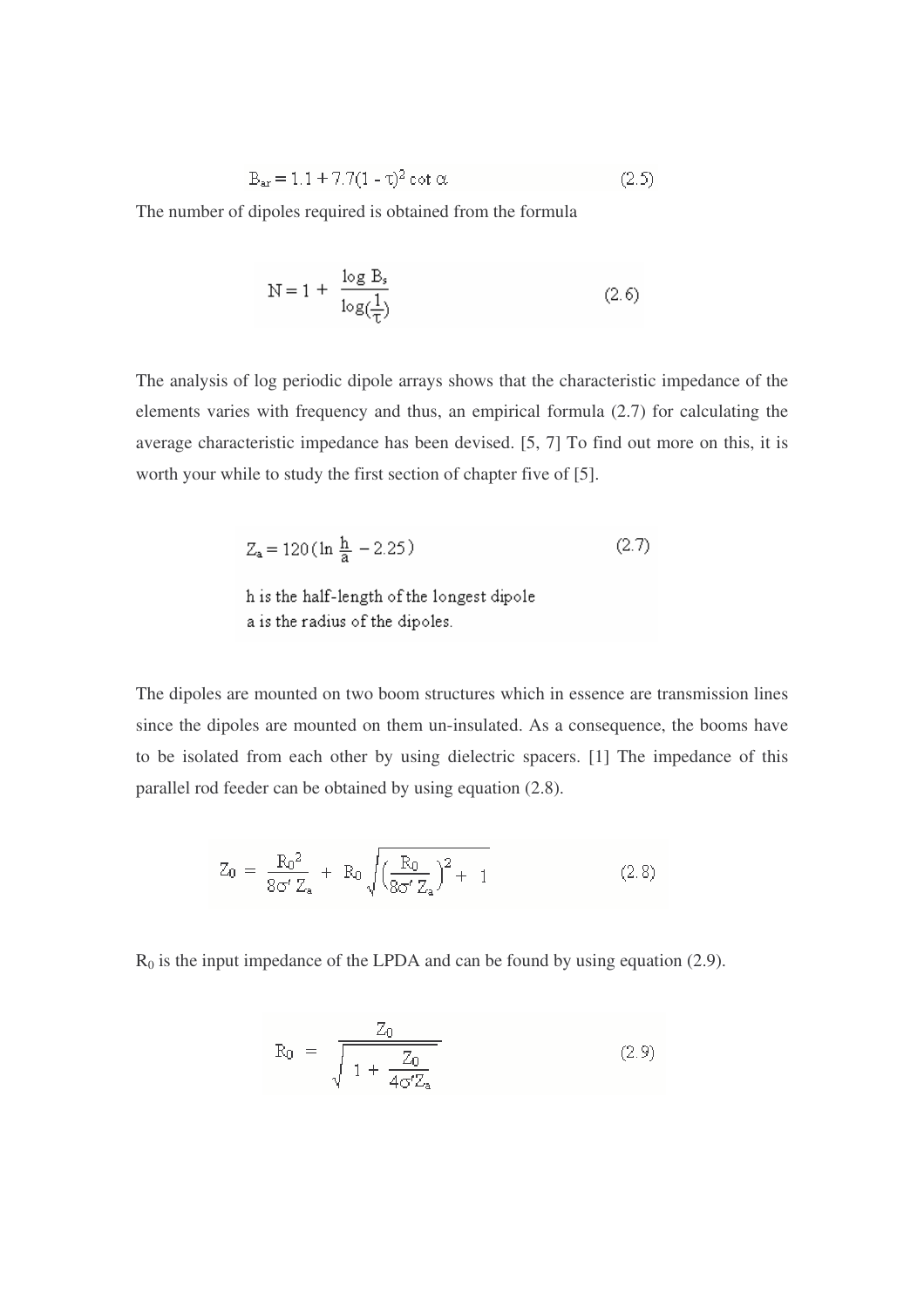where 
$$
\sigma'
$$
 (mean spacing factor) is  $\frac{\sigma}{\sqrt{\tau}}$ 

The center-to-center distance (S) between the booms is obtained from (2.10)

$$
S = \left(\frac{\text{diam}}{2}\right) \times 10^{7/2} \text{m} \tag{2.10}
$$

where diam is the outer diameter of the booms (in same units as S).

Figure 2.3 shows the curves devised by Carrel and these give a very good estimate of the gain for any particular LPDA design.



Figure 2.3 Design curves relating  $\tau$  and  $\sigma$  to gain

# **2.4 Feeding an antenna**

Coaxial cables are preferred to other transmission lines for the following reasons.

1. Their characteristic impedance  $(Z_0)$  does not depend on the physical length but rather on the size and spacing of the conductors and the type of dielectric used between them. [9]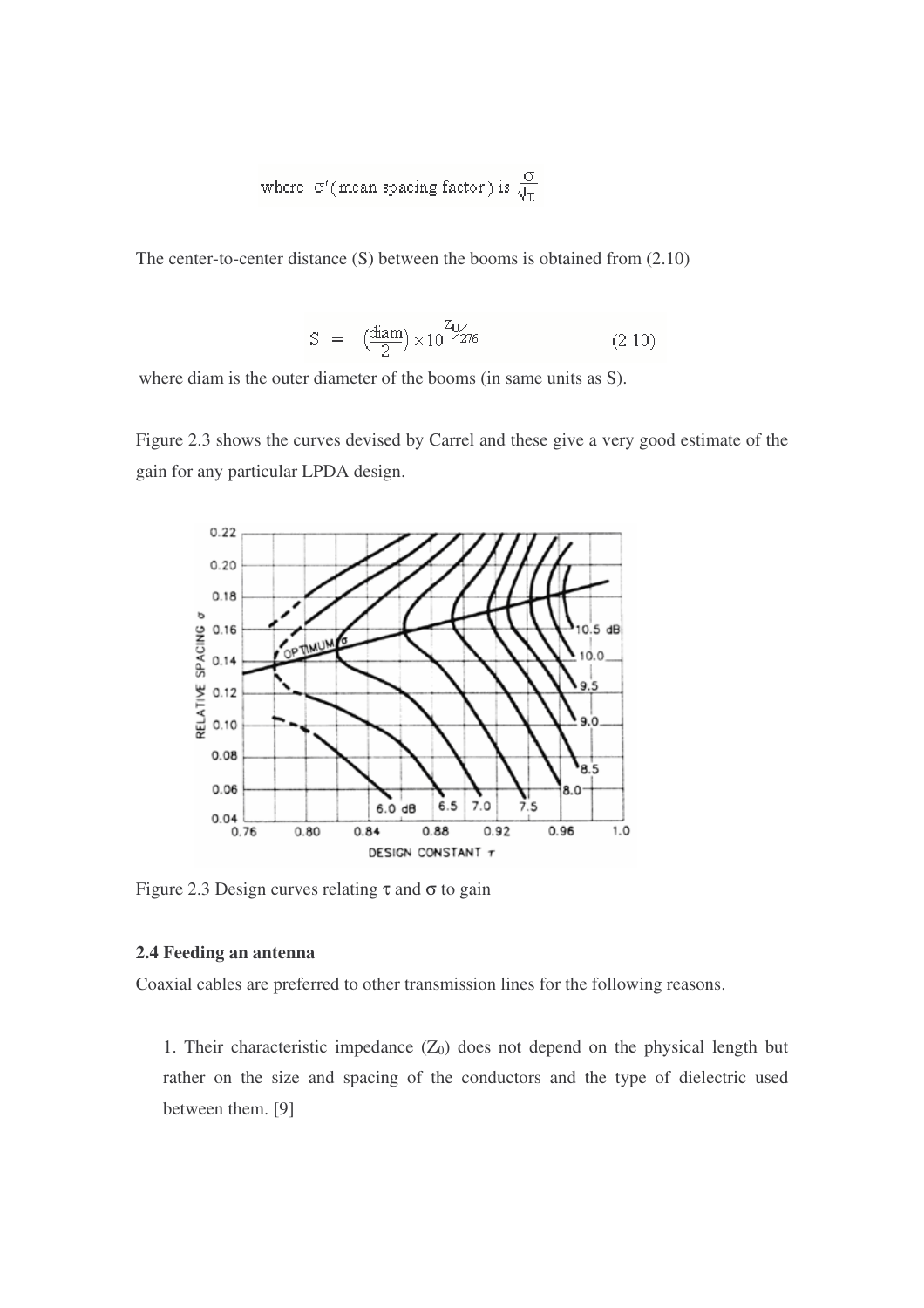$$
Z_0 = \frac{138}{\sqrt{e}} \log \left(\frac{D}{d}\right) \tag{2.11}
$$

 $D =$ inner diameter of cable shield  $d =$  diameter of center conductor  $e =$  dielectric constant

- 2. The shielding effectiveness
- 3. Their flexibility

The drawback of a coaxial cable is that it is an unbalanced transmission line. When it is connected directly to an antenna, the cable radiates and hence distorts the radiation pattern of an antenna. This is because the alternating current on a conductor is not spread throughout the conductor but is strongest at the surface and decays exponentially at points further into the conductor. [10] This is called the skin effect and Figure 2.4 shows the current distribution in the coaxial cable.  $I_1$  is the current on the surface of the center conductor and it is equal and opposite to  $I_2$  which is distributed in the inner surface of the outer conductor.  $I_2$  divides into  $I_3$  (which is radiated by the antenna) and  $I_4$  (which flows back on the outside of the outer conductor causing the cable to radiate). [11]

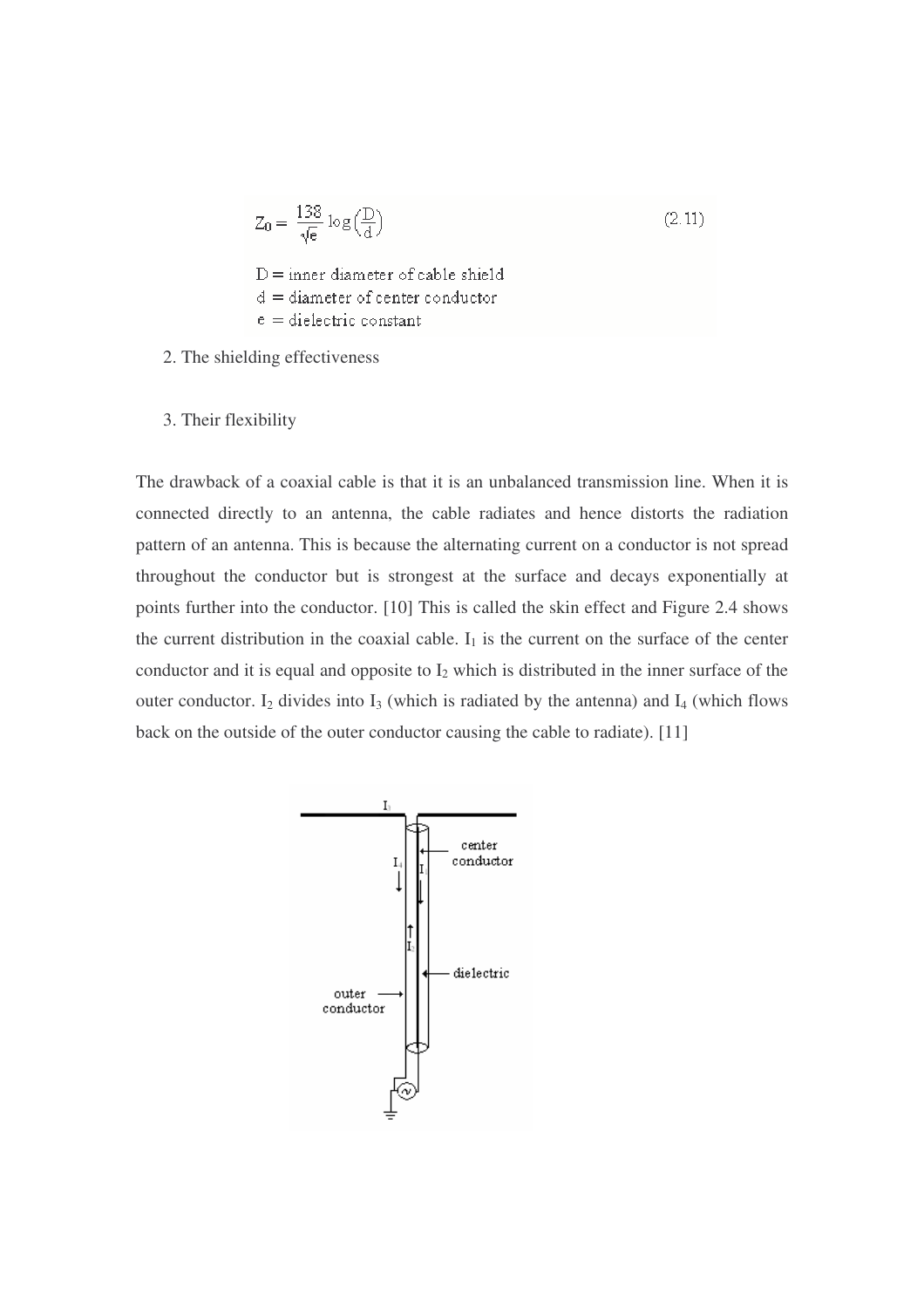Figure 2.4 Current distribution in the coaxial cable [11]

Cable radiation is avoided by connecting a coaxial cable to a balun or RF transformer which in essence isolates the cable from the antenna. This setup results in balanced output opposite currents and hence nulls out the field created in the cable. The widely used baluns are the 1:1 and 4:1 current baluns. Figure 2.5 shows a 1:1 current balun which finds widespread application at lower frequencies. [13]



Figure 2.5 1:1 Ferrite core current balun [13]

The coaxial cable that is used for the 1:4 transmission line current balun is RG-62 and has an impedance of 95 Ω. We would actually prefer to use the 100 Ω transmission line but RG-62 is the standardized one.



Figure 2.6 4:1 Transmission line current balun [13]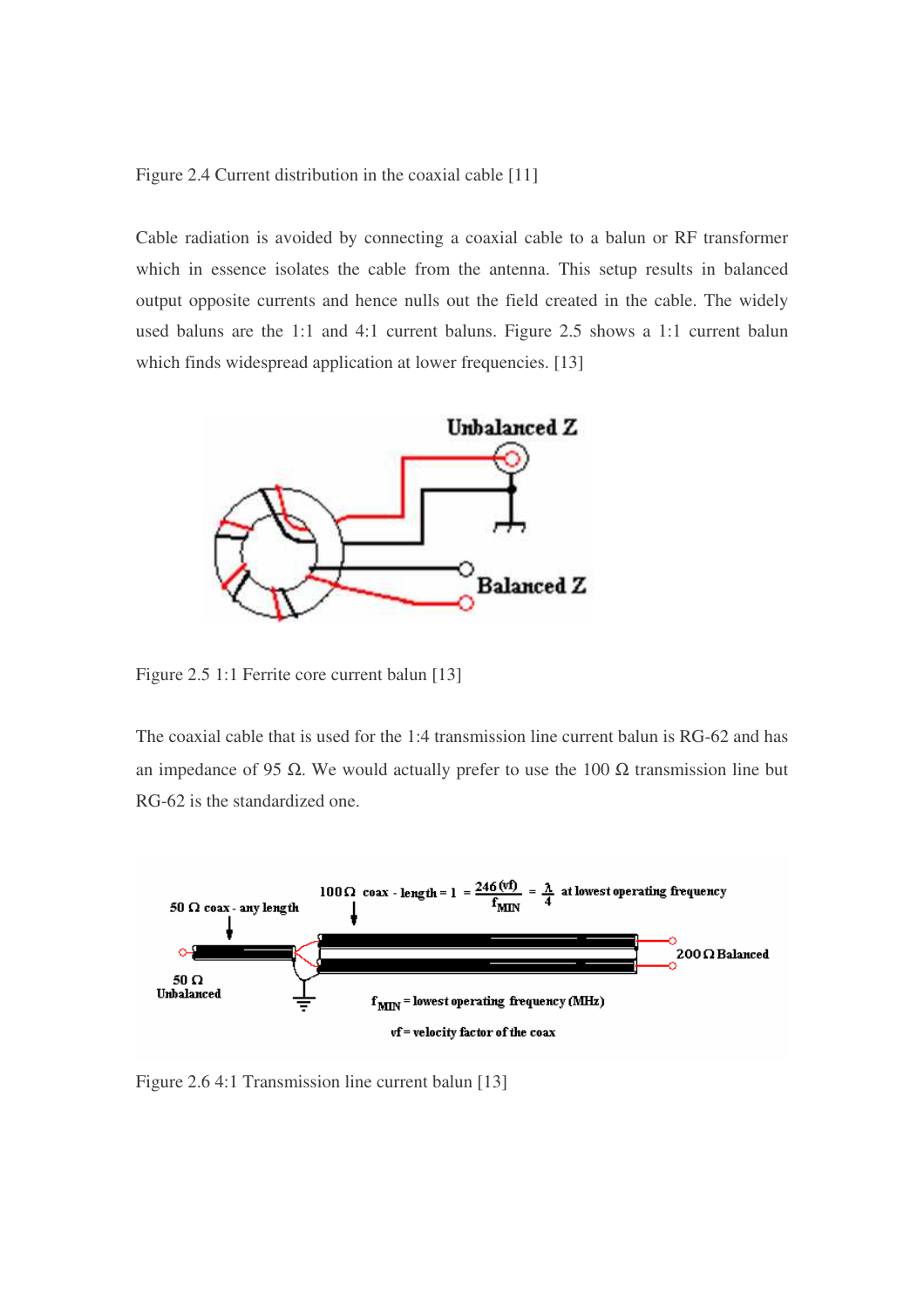# **Chapter 3**

### **3.1 Calculating the LPDA design parameters**

In order to cover the band 1400 MHz to 1750 MHz, one can use an LPDA or the Yagi antennas each assigned a narrow slot to operate on. Since the specifications are that we require a broadband antenna, then the focus will only be on the LPDA.

The band 1400 MHz to 1750 MHz has the longest wavelength  $(\lambda_{\text{max}})$  of 0.214 m. As a consequence, the longest dipole in the array will be 0.107 m long. If we choose the diameter of 10 mm for the dipoles, then from (2.7),  $Z_a$  becomes 14.43  $\Omega$ . The estimated gain of our LPDA is 10 dB for  $\sigma$  and  $\tau$  of 0.20 and 0.985, respectively (see figure 2.3). If we choose the LPDA input impedance  $(R_0)$  of 50  $\Omega$ , then from (2.8), the parallel rod feeder impedance ( $Z_0$ ) is approximately 223  $\Omega$ . Higher input impedance would have adverse effect on the spacing of the booms.

The chosen  $\sigma$  and  $\tau$  values yield the virtual subtended angle ( $\alpha$ ) of 3 degrees in (2.3). We achieve a bandwidth ratio (B =1750 MHz/1400 MHz) of 1.25 and (2.5) gives  $B_{ar}$  as 1.36. Having obtained B and  $B_{ar}$ , we get  $B_s$  of 1.70. This LPDA antenna should have 14 elements as indicated by (2.6). Table 3.1 gives some of the parameters for our LPDA antenna.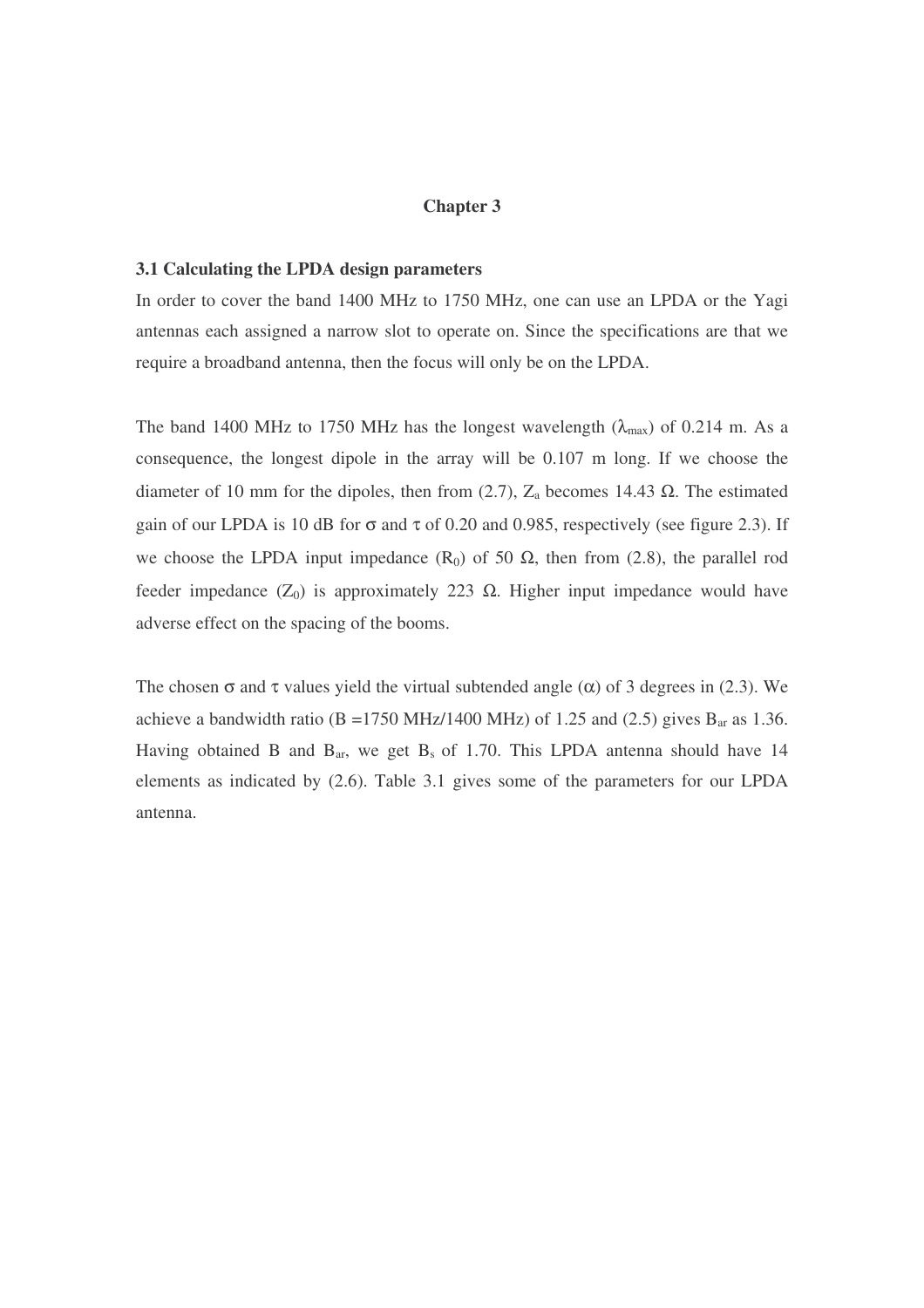| Dipole length $(L_n)$ | Dipole spacing $(d_{n,n+1})$ |
|-----------------------|------------------------------|
| $L_1 = 0.107$         | $d_{1,2} = 0.043$            |
| $L_2 = 0.103$         | $d_{2,3} = 0.041$            |
| $L_3 = 0.099$         | $d_{3,4} = 0.040$            |
| $L_4 = 0.095$         | $d_{4,5} = 0.038$            |
| $L_5 = 0.091$         | $d_{5.6} = 0.036$            |
| $L_6 = 0.087$         | $d_{6,7} = 0.035$            |
| $L_7 = 0.083$         | $d_{7,8} = 0.033$            |
| $L_8 = 0.080$         | $d_{8,9} = 0.032$            |
| $L_9 = 0.077$         | $d_{9,10} = 0.031$           |
| $L_{10} = 0.074$      | $d_{10,11} = 0.030$          |
| $L_{11} = 0.071$      | $d_{11,12} = 0.028$          |
| $L_{12} = 0.068$      | $d_{12,13} = 0.027$          |
| $L_{13} = 0.065$      | $d_{13,14} = 0.026$          |
| $L_{14} = 0.062$      |                              |

Table 3.1 Dipole lengths and spacing

# **3.2 Selection of the RF transformer**

RF transformers, just like baluns are used for impedance transformation and preventing unbalanced currents from flowing in the coaxial cables. The type of transformer chosen for this design is the TCN1-23 by Mini-circuits®. It is a 1:1 miniature transformer and its features, specifications and performance data can be found in appendix B.

### **3.3 Choosing the connector**

The connector has to be matched to the cable and this means that the connector's impedance should be 50 Ω. The type of connector chosen is SMA male connector.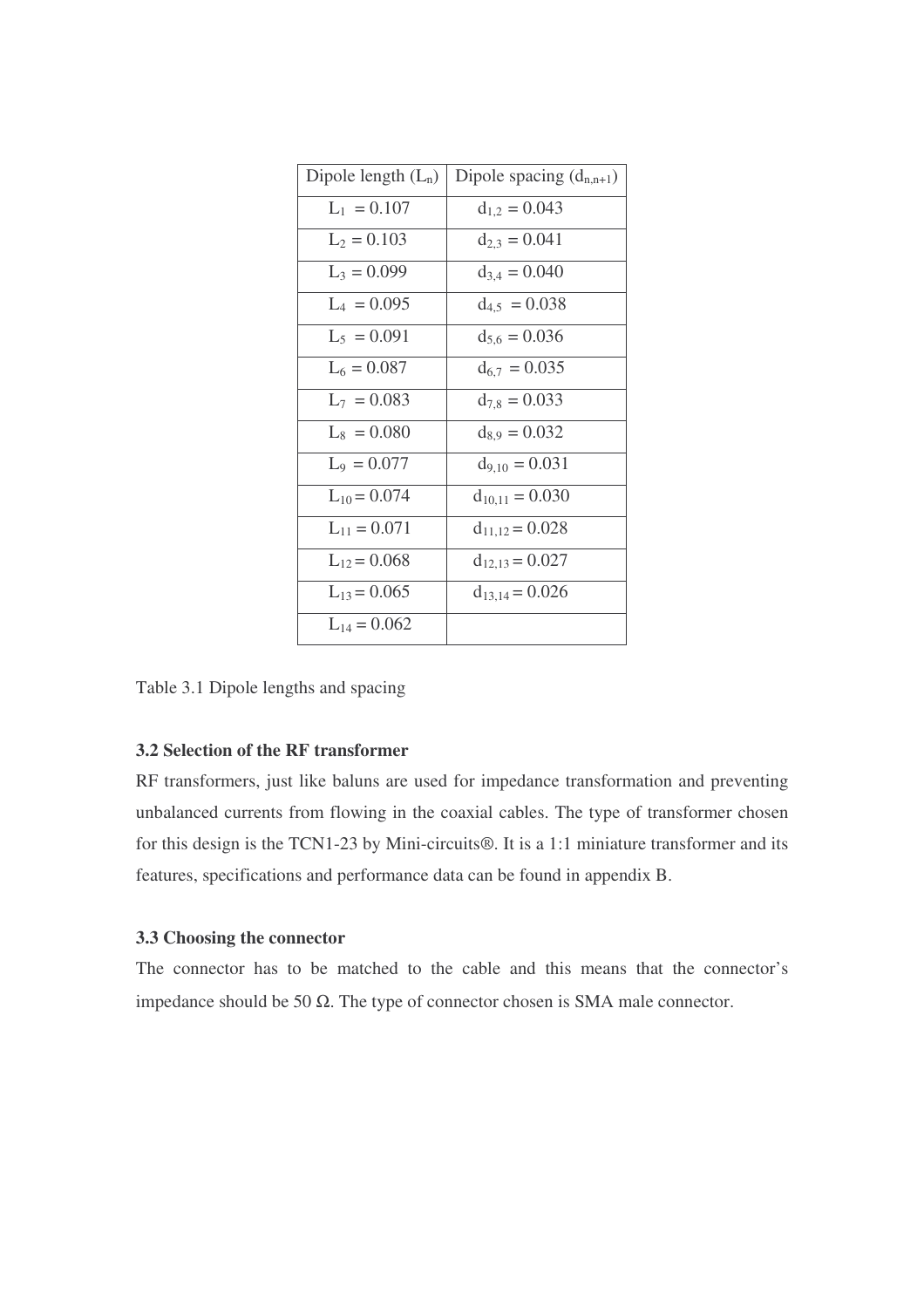# **Chapter 4**

### **4.1 Assembling LPDA elements**

Pop riveting the dipole elements to the booms offers quick assembly given the time constraint one is working under. There are different types of pop rivets and the choice normally depends on how much strength is desired and whether the fastenings should be water tight. For this application, the open-end rivets will be used as the materials to be fastened do not have high strength requirements.



Figure 4.1 Fastening the dipole elements to the boom

The center to center spacing between the booms as indicated by (2.10) is 51 mm. The dielectric material should be made 35 mm long. This also places a restriction on the length of screws required for fastening the booms to the dielectric material. A length of 15 mm can be chosen for each screw so that there is a clearance of 5 mm between the screws.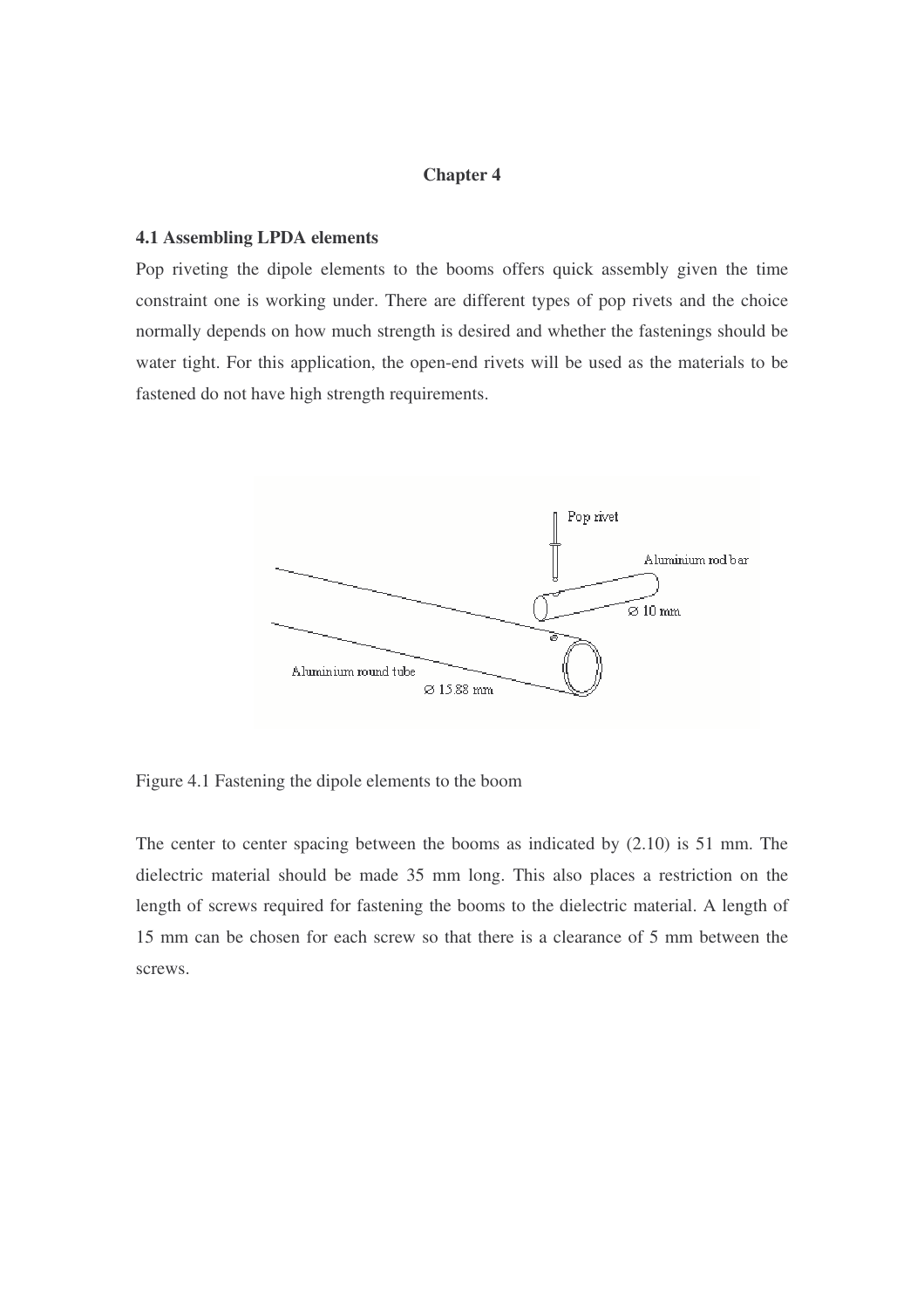

Figure 4.2 How to join the booms together

# **4.2 Attaching the RF transformer to the antenna**

TCN1-23 is a surface mount transformer and for its size, great care has to be taken when connecting it. Figure 4.3 shows how this can be done.



Figure 4.3 How to mount the TCN1-23 on the veriboard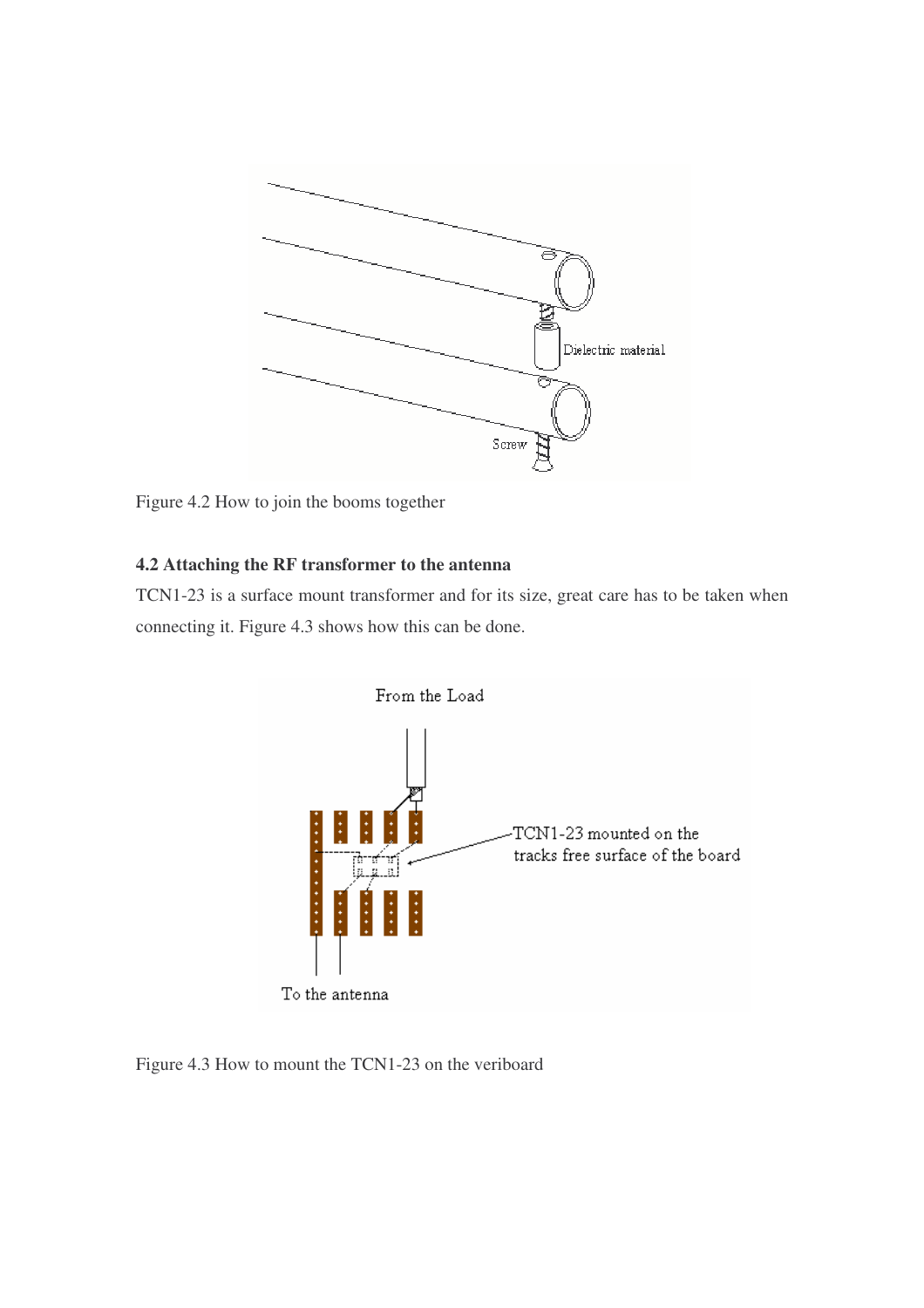# **Chapter 5**

#### **5.1 Determining the bandwidth of the LPDA**

Figures 5.1 and 5.2 indicate the bandwidth of the LPDA. The antenna starts to radiate at a frequency of about 1.46 GHz and stops its radiation at around 1.75 GHz. This gives a bandwidth of about 300 MHz. The figures were obtained by using E5071B network analyzer. The antenna was connected to port 1 of the network analyzer and then the scattering parameter (S11) was measured.

The power sent out through port 1 was referenced to 0 dB. There are some losses of approximately 2.5 dB for frequencies 1 GHz to 1.46 GHz. As specified in the data sheet, TCN1-23 has an insertion loss (Appendix A.6) of about 1 dB which accounts for the losses incurred prior to antenna radiation. The remaining 1.5 dB loss could be due to our cabling system.



1 Active Ch/Trace 2 Response 3 Stimulus 4 Mkr/Analysis 5 Instr State

Figure 5.1 Start frequency for antenna radiation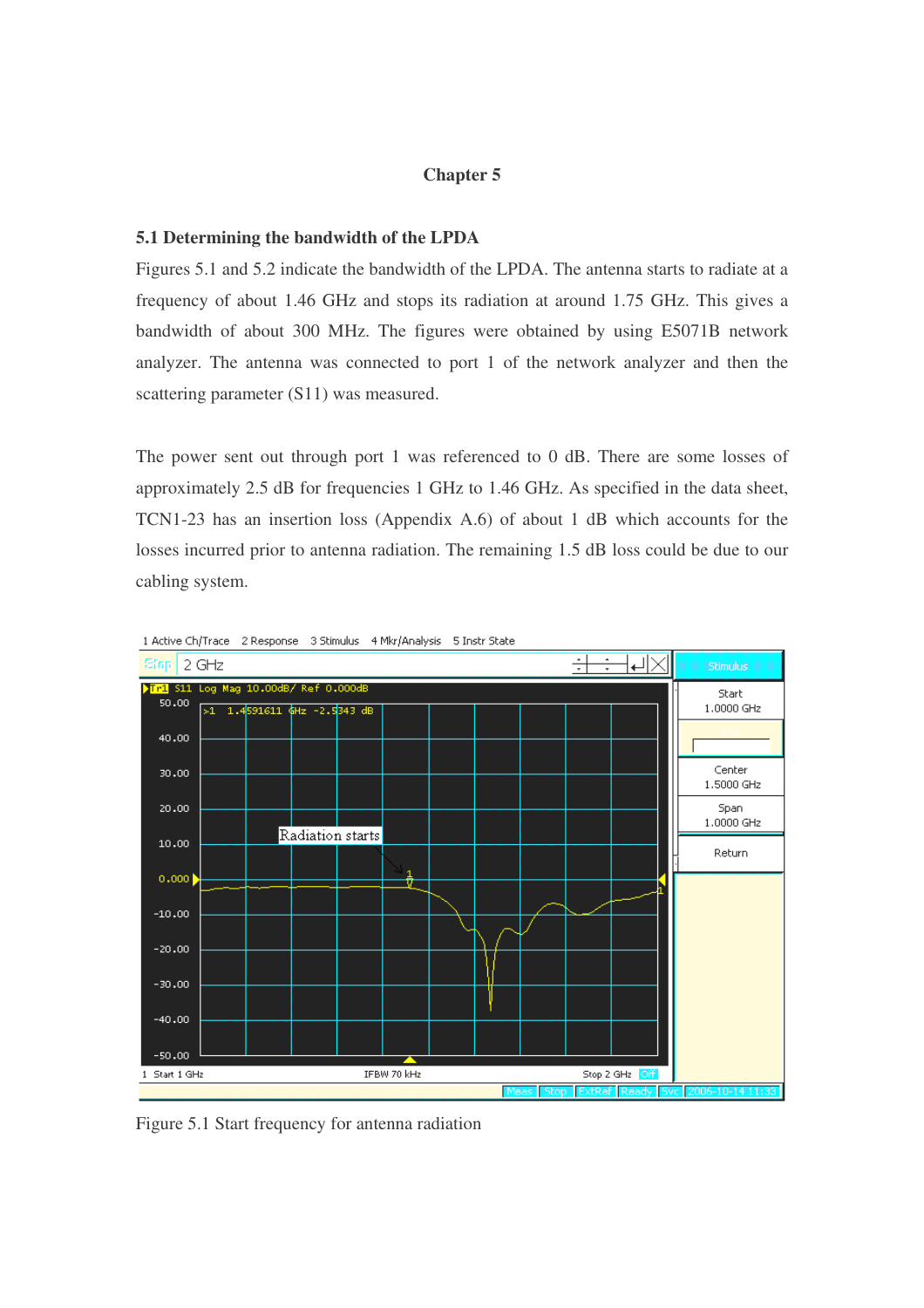S11 (in dB) can be expressed as the difference between the reflected power (dB) and incident power (dB). To recap, an antenna can be used for both transmitting and receiving. Consequently, an antenna should radiate most of the power transmitted to it at the band it has been designed to operate at. In essence, S11 is just a measure of how much power gets reflected back to port 1 since the incident power is referenced to 0 dB. At frequencies where the antenna should operate, a tiny fraction of power is reflected back to port 1 as indicated by the low power levels.

Ideally, the antenna characteristics should be flat at its band of operation but this is not always the case in reality. For our situation, this could be attributed by the fact that the length to diameter ratio for the dipole elements was not constant throughout. This is usually the case for practical designs because of the need to minimize costs.



Figure 5.2 Stop frequency for antenna radiation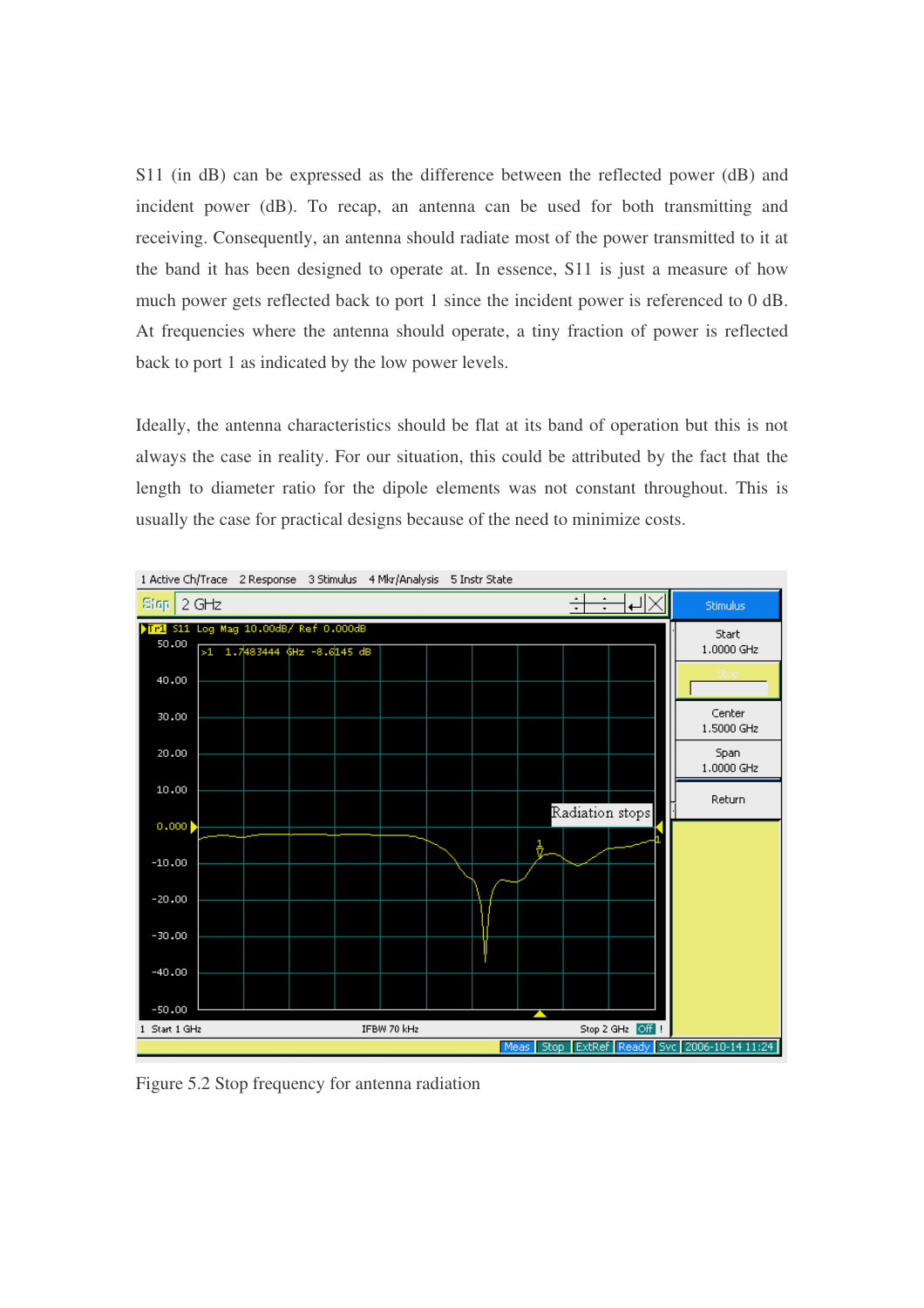There is one other thing that is quite visible about the response of this antenna. It should start to radiate at a frequency of 1.4 GHz but that is not the case as indicated in Figures 5.1 and 5.2. The response can be rectified by lengthening the dipoles at the rear end of an antenna. As I was conducting the tests, I also noticed that covering the copper tracks of the veriboard with an insulator raises the power level at the radiation band. This made me ponder a lot and at last, one answer came to my mind. The cable attached to the secondary side of the RF transformer is joined directly to an antenna and as the antenna radiates, this section of the cable also radiates. A fraction of the reflected power is lost at the copper tracks when the secondary section of the cable radiates since they are not shielded. The concept of cable radiation was introduced in chapter 2.4 and therefore the reader is urged to visit this section for clarity. Figure 5.3 shows the updated response of our antenna.



Figure 5.3 Part of the designated bandwidth (frequencies 1.46 GHz to 1.77 GHz)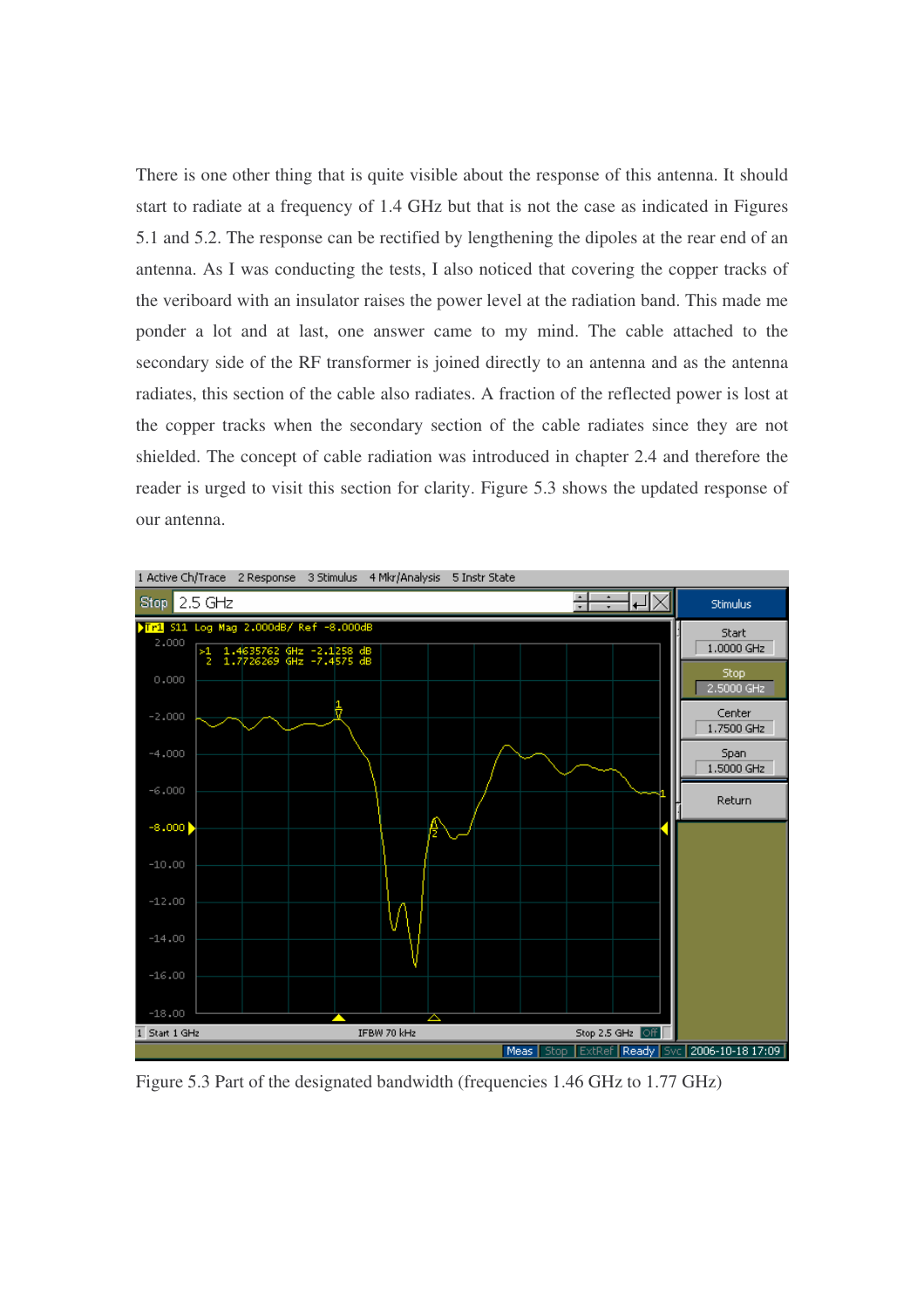The wooden board shown in Figure 5.4 has modified the response of our LPDA. Apparently, power radiated from the copper tracks gets trapped between the wooden board and veriboard. Consequently, a fraction of that gets re-radiated into the copper tracks and hence reduction in undesired radiation. Well, the board also gives support to the soldered cables which would otherwise be prone to breakages.



Figure 5.4 Copper rails insulation as well as support for the RF transformer and cables

There was a growing concern about the response of this LPDA particularly with the radiation occurring right after its designated high frequency band. At last, I remembered that the number of dipoles obtained using (2.6) was an irrational number which was then rounded up to 14. The number of dipoles was trimmed down to 13 and the results where really amazing. The undesired radiation that was just next to the LPDA's designated band disappeared as revealed by Figure 5.5. Figure 5.6 shows the LPDA under bandwidth test.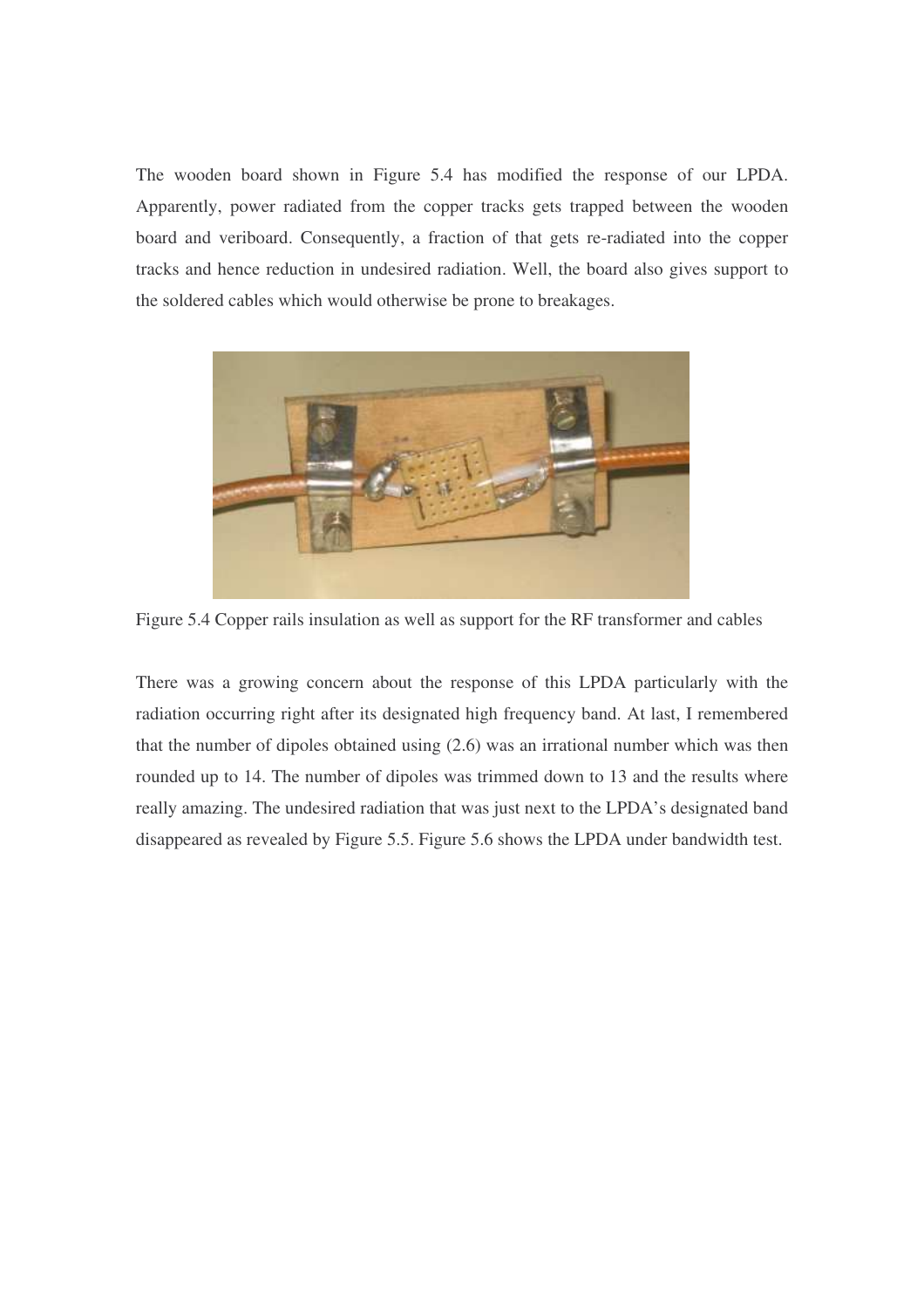

Figure 5.5 Response after removing the  $14<sup>th</sup>$  dipole



Figure 5.6 LPDA under bandwidth test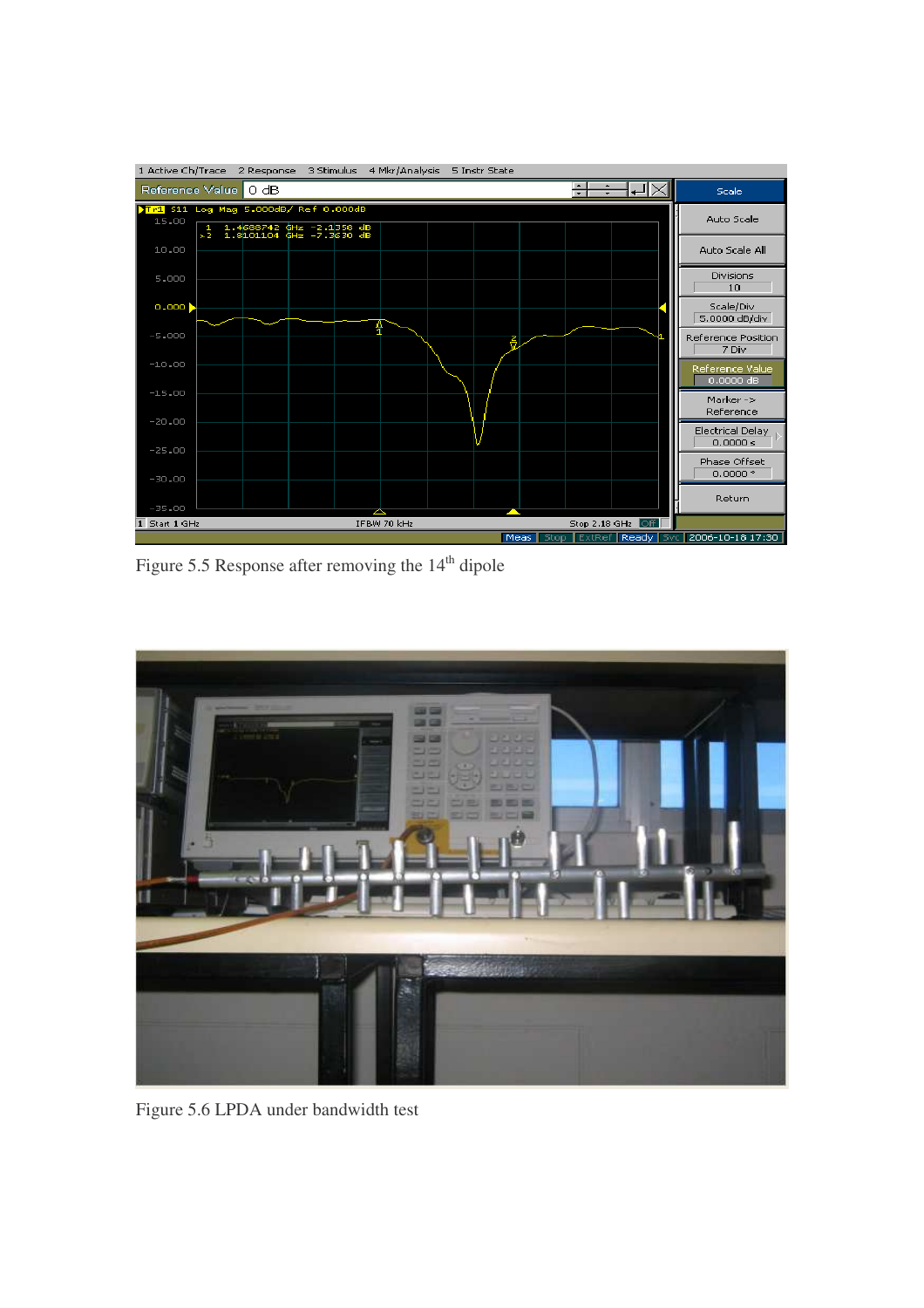When the frequency span of network analyzer is increased, some anomalous frequencies are observed at around 3 GHz. This arises because the LPDA has a very low input impedance of 50 Ω. [15] For this design, the input impedance of 50 Ω was selected because high impedance would require large spacing of the booms. The end-result would be that a longer section of the coaxial cable that joins the RF transformer to the antenna has to be stripped. Stripping a longer section of the cable would result in too much power loss in the cable.



Figure 5.7 Anomalous frequency observed at around 3 GHz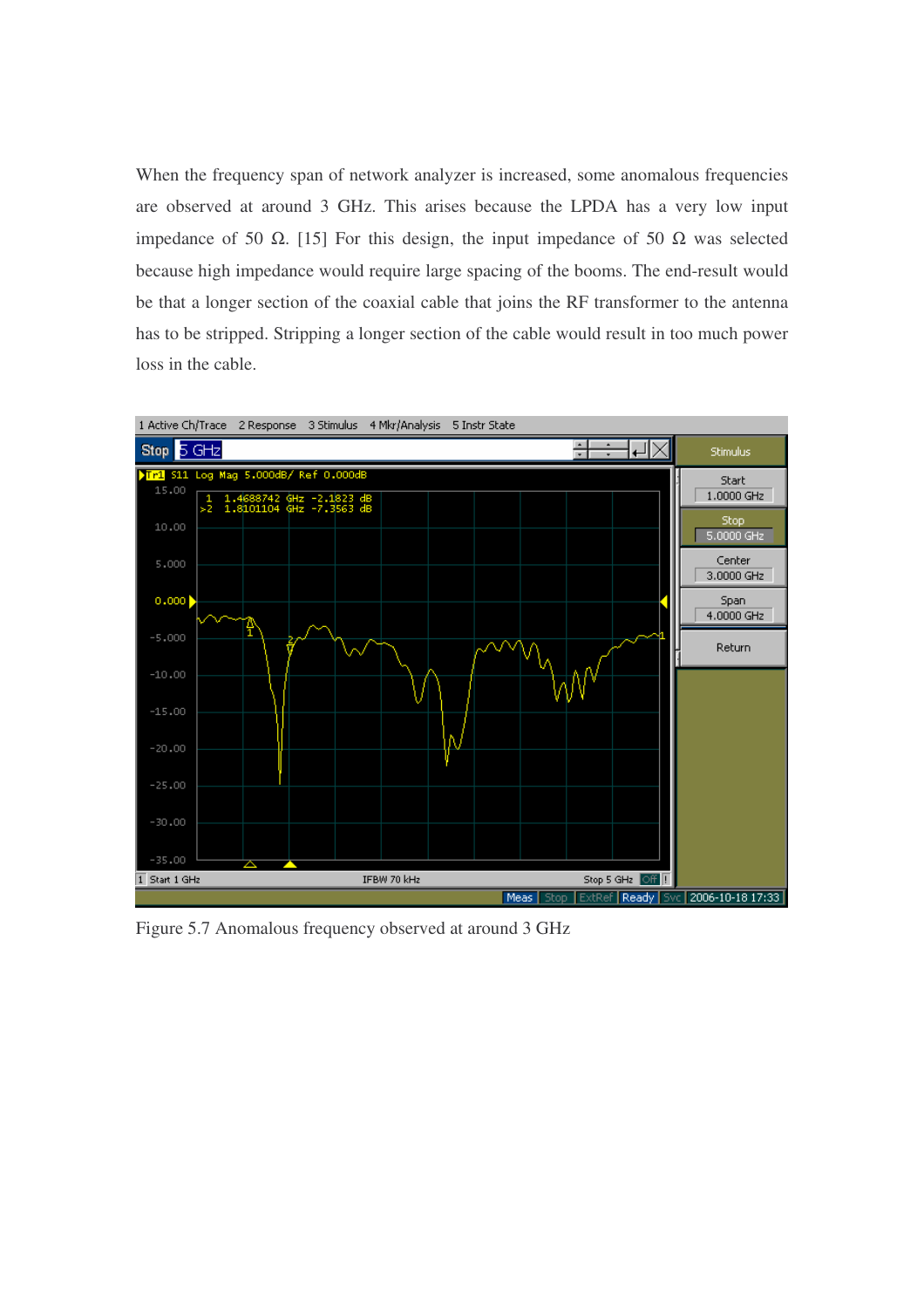# **5.2 Testing for directivity**

In order to test for the directivity of the LPDA, a half-wave dipole was constructed. This antenna was designed to operate at a frequency of 1.65 GHz which is within the bandwidth of our LPDA. In this scenario, the half-wave dipole acts as a transmitter while the LPDA is a receiver. By rotating the LPDA through 180 degrees in 10 degrees steps and recording the received power at each instance, one is able to determine the directivity. The recorded powers are then normalized to the maximum value and plotted to show the relative variation of the received power in dB.

#### **5.2.1 Equipment set-up**

The half-wave dipole was connected to the hp 8350B sweep oscillator calibrated to radiate 16 dBm of power at a frequency of 1.65 GHz. On the other hand, the LPDA was connected to the HEWLETT PACKARD 435A power meter. The antennas were placed a distance of 1.1 metres apart. With the reading on the power meter quite susceptible to variations due to the radiated power from other sources, four sets of results were obtained and their average was computed. This was done so as to narrow down the error margin which would vastly affect our results.

The LPDA had to be manually rotated as there was nothing else that could be used for carrying out this process. When the feed-point of the LPDA is directly facing the halfwave dipole, the angle is defined to be 90 degrees. Rotating the antenna from this position to the right by 90 degrees gives the 0 degree position and the 180 degrees position is obtained if rotation is to the left. Bear in mind that the recorded values are the direct values from the power meter. When the sweep oscillator was off, the power meter measured the power of about 0.14 µW. Consequently, the received power for each instance should be less by the latter amount.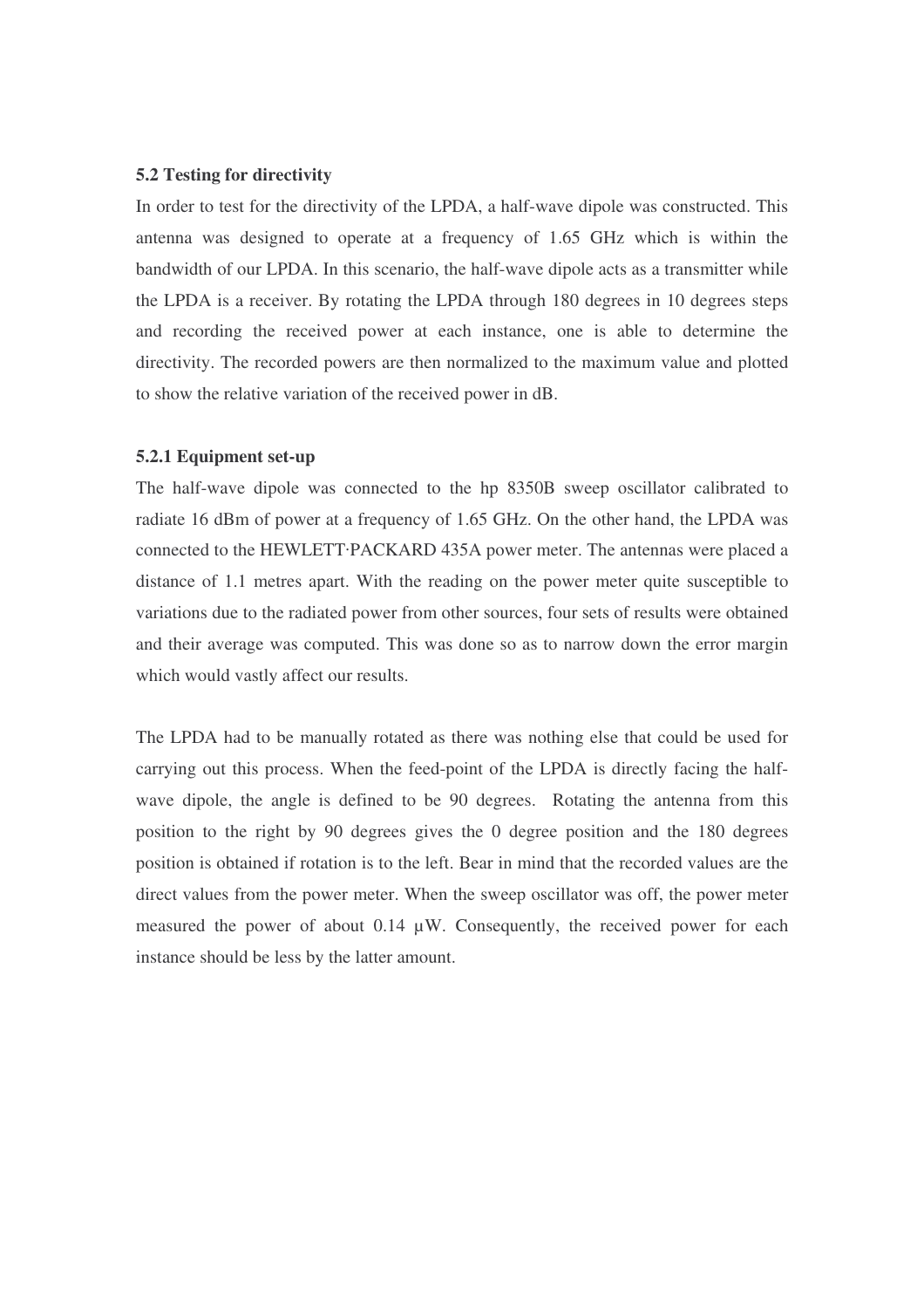

Figure 5.8 Radiating power through the half-wave dipole



Figure 5.9 LPDA connected to the power meter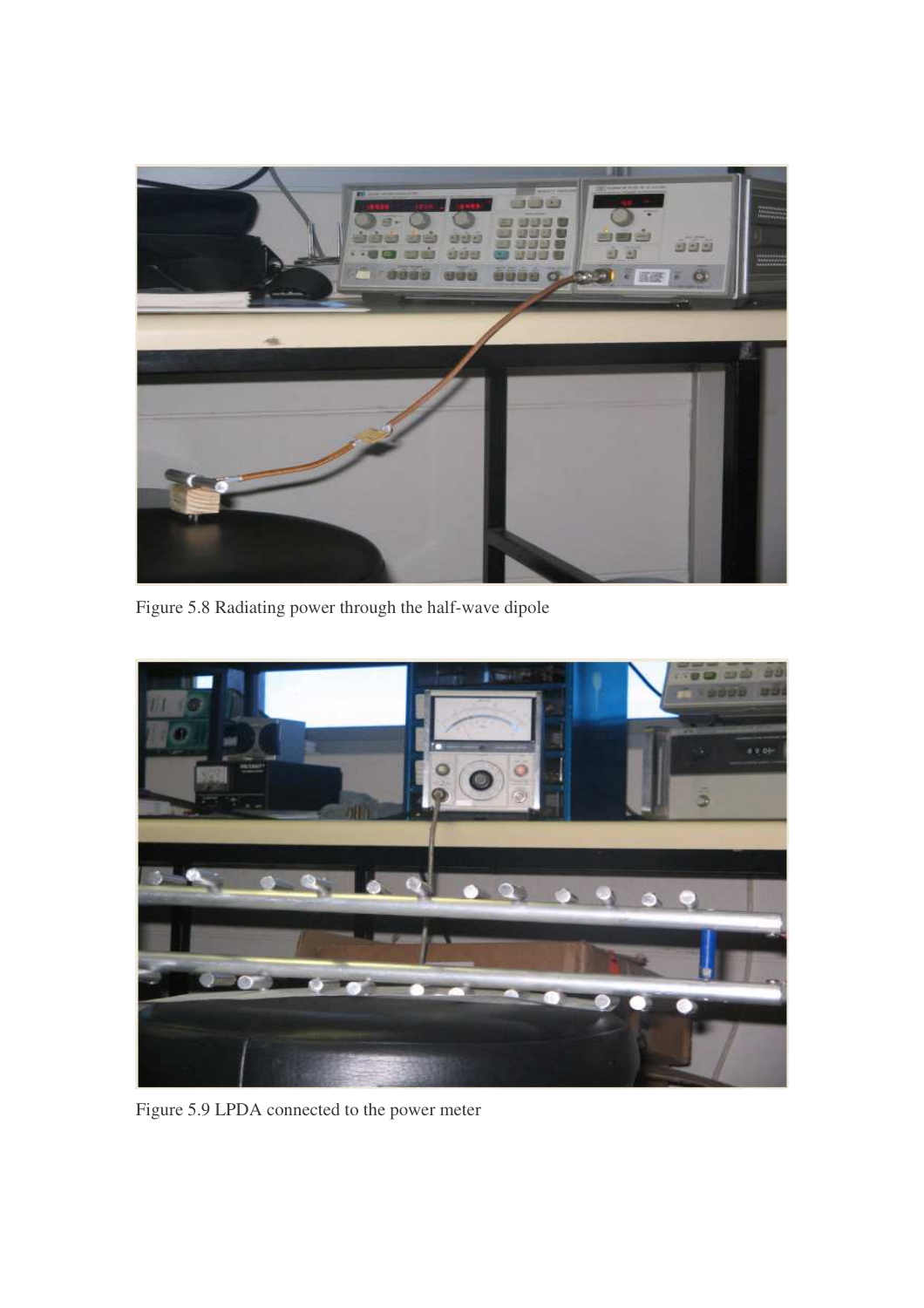# **5.2.2 Radiation pattern results and interpretations**

|         |      |      |                 |      | Average   |           |
|---------|------|------|-----------------|------|-----------|-----------|
| Degrees |      |      | Power $(\mu W)$ |      | power(µW) | Power(dB) |
| 0       | 0.58 | 0.62 | 0.60            | 0.52 | 0.44      | $-3.58$   |
| 10      | 0.64 | 0.50 | 0.54            | 0.55 | 0.418     | $-3.8$    |
| 20      | 0.43 | 0.46 | 0.48            | 0.46 | 0.318     | $-4.99$   |
| 30      | 0.69 | 0.68 | 0.70            | 0.64 | 0.538     | $-2.71$   |
| 40      | 0.64 | 0.56 | 0.66            | 0.62 | 0.48      | $-3.2$    |
| 50      | 0.76 | 0.64 | 0.70            | 0.74 | 0.57      | $-2.45$   |
| 60      | 0.80 | 0.71 | 0.90            | 0.94 | 0.698     | $-1.57$   |
| 70      | 0.82 | 0.73 | 1.05            | 0.99 | 0.758     | $-1.22$   |
| 80      | 1.15 | 0.77 | 1.20            | 1.10 | 0.915     | $-0.4$    |
| 90      | 1.25 | 0.82 | 1.30            | 1.20 | 1.003     | 0         |
| 100     | 1.10 | 0.92 | 0.15            | 1.06 | 0.668     | $-1.77$   |
| 110     | 0.8  | 0.85 | 0.98            | 0.95 | 0.755     | $-1.23$   |
| 120     | 0.83 | 0.68 | 0.92            | 0.93 | 0.7       | $-1.56$   |
| 130     | 0.75 | 0.66 | 0.71            | 0.73 | 0.573     | $-2.44$   |
| 140     | 0.64 | 0.53 | 0.68            | 0.60 | 0.473     | $-3.27$   |
| 150     | 0.70 | 0.65 | 0.67            | 0.68 | 0.535     | $-2.73$   |
| 160     | 0.40 | 0.43 | 0.49            | 0.44 | 0.3       | $-5.24$   |
| 170     | 0.60 | 0.58 | 0.64            | 0.57 | 0.458     | $-3.4$    |
| 180     | 0.52 | 0.64 | 0.60            | 0.55 | 0.438     | $-3.6$    |
|         |      |      |                 |      |           |           |

Table 5.1 Received power as a function of angle

The radiation pattern shown in Figure 5.10 indicates that the LPDA is a directional antenna. This implies that the antenna will receive efficiently for smaller angles of misalignment with the transmitter. This is always the case with high gain antennas. The LPDA has minor sidelobes and virtually no radiation at angles of 20 and 160 degrees.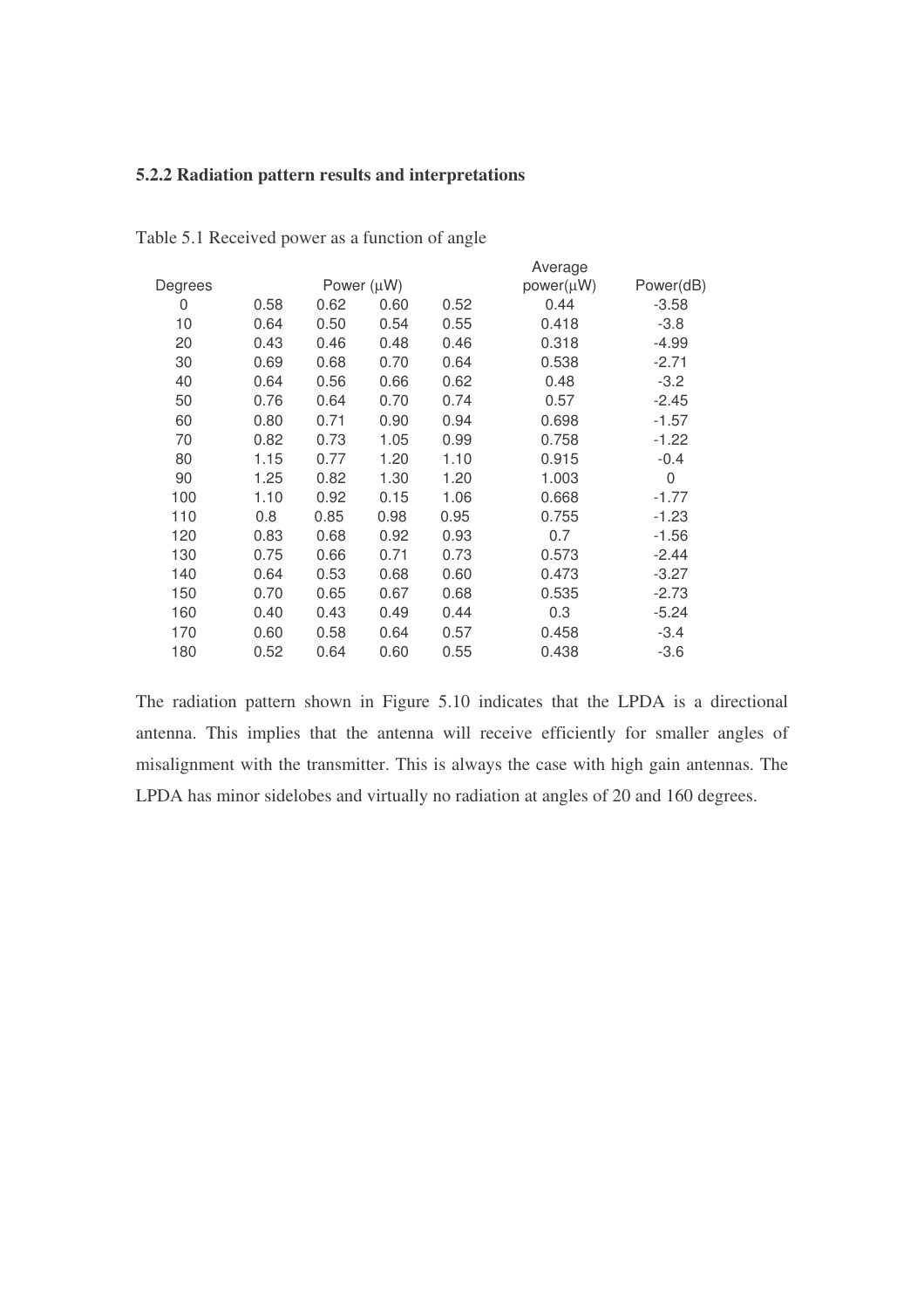

Figure 5.10 The radiation pattern of LPDA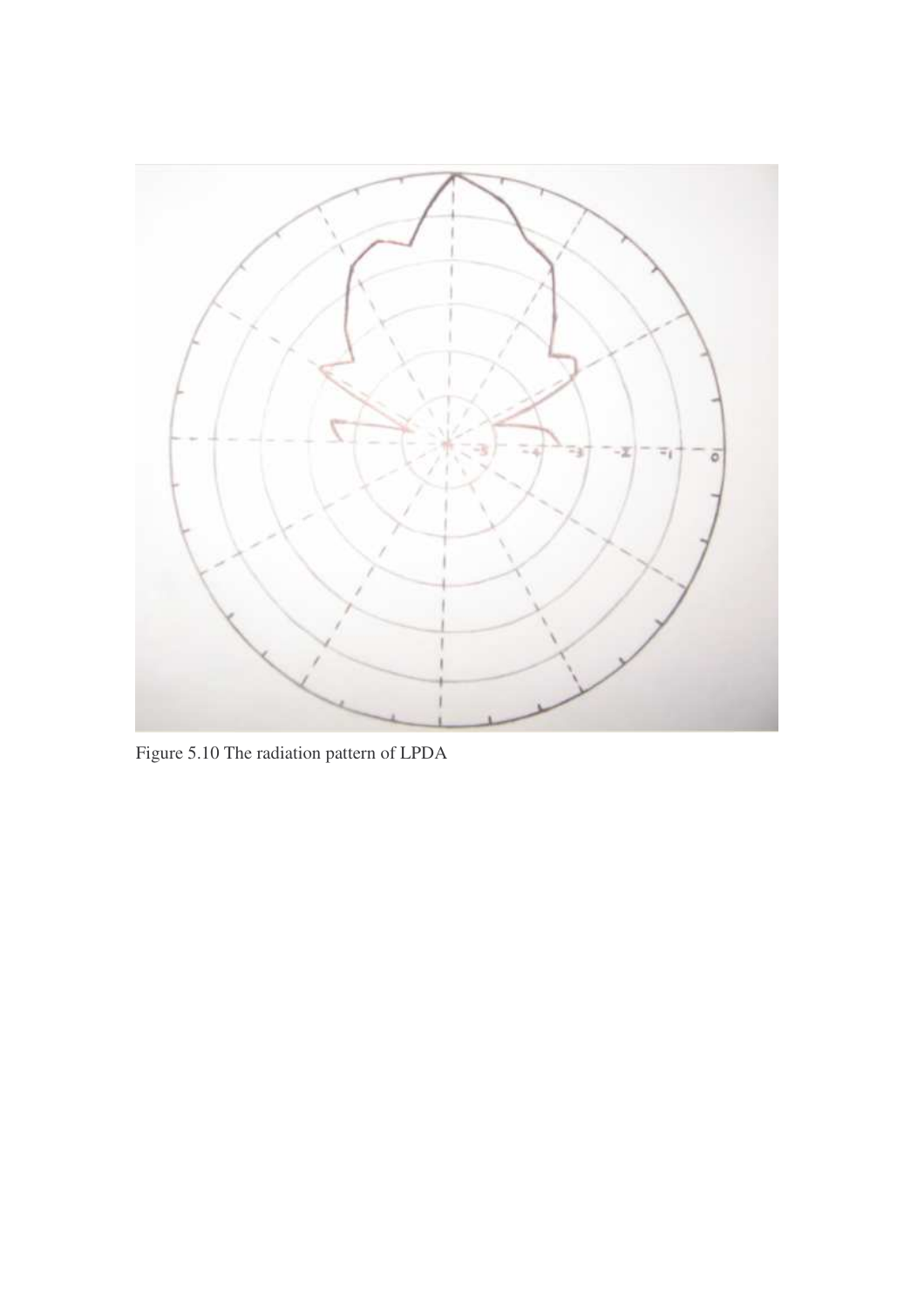# **Conclusions**

The log-periodic dipole array remains the simplest antenna with reliable bandwidth and gain estimates. One can design a very good LPDA without having to simulate this antenna using the sophisticated software packages. The LPDA was hence constructed and tested.

The results indicated the slight increase in frequency at which the LPDA starts to operate. Since the operating frequency of an antenna depends on the length of dipoles, the rear most dipole could be replaced with a slight longer dipole so that the antenna starts radiating at a frequency of 1.4 GHz. The initial bandwidth test results also indicated an increase in high frequency band for the LPDA. Consequently, the front dipole was removed in order to limit the frequency response of the antenna to about 1.76 GHz. The directivity test results showed that the LPDA is a directional antenna.

There was not enough time to attempt to receive signals from satellites by connecting the antenna to the KAT receiver. This attempt might be the possible step for future research. Another interesting research would be cascading two of these antennas to try and obtain the antenna with increased beamwidth while having the broadband properties too.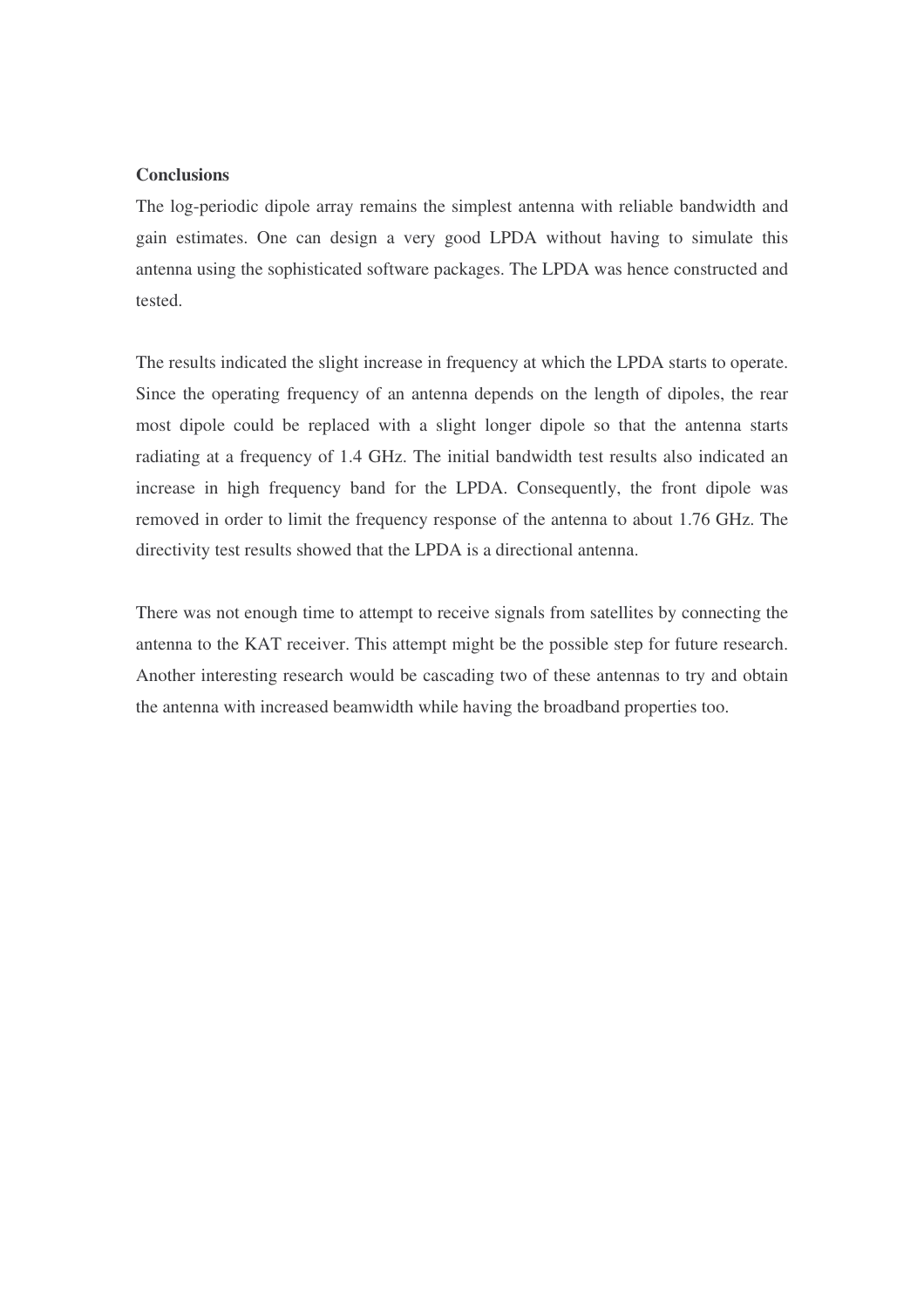# **References:**

- [1].G. R. Jessop, CEng, MIERE, G6JP, VHF/UHF manual, fourth edition, Radio Society of Great Britain
- [2].The ARRL Handbook for Radio Amateurs
- [3].Yagi antenna Wikipedia, the free encyclopedia. [Online]. Available: http://en.wikipedia.org/wiki/Yagi\_antenna
- [4].Antenna (radio) Wikipedia, the free encyclopedia. [Online]. Available: http://en.wikipedia.org/wiki/Antenna\_%28electronics%29
- [5].M. T. Ma, Theory and application of antenna arrays.
- [6].F.R Connor, Ph.D., B.Sc.(Eng) Hons, A.C.G.I., C.Eng., M.I.E.R.E., M.Inst.P, Antennas
- [7].W. L. Weeks, Professor of Electrical Engineering, Purdue University, Antenna Engineering
- [8].A.W. Rudge, K. Milne, A. D. Olver, P. Knight, The Handbook of Antenna Design, Volumes 1 and 2
- [9].Cable Impedance. [Online]. Available: http://www.epanorama.net/documents/wiring/cable\_impedance.html
- [10].RF Coaxial Cables Madison Cable Tyco Electronics. [Online]. Available: http://www.madisoncable.com/RFCoaxialCables.asp
- [11].Baluns in theory. [Online]. Available: http://radioworks.com/nbalun.html#misconceptions
- [12].IEEE Transactions on Antennas and Propagation, Vol. 52, No. 7, July 2004
- [13].Baluns. [Online]. Available: http://www.ycars.org/presentations/baluns.ppt#1
- [14].David M. Pozar, Department of Electrical and Computer Engineering, University of Massachusetts at Amherst, Microwave and RF Design of Wireless Systems
- [15].Notes on LPDA stubs. [Online]. Available: http://www.cebik.com/lpda/lst.html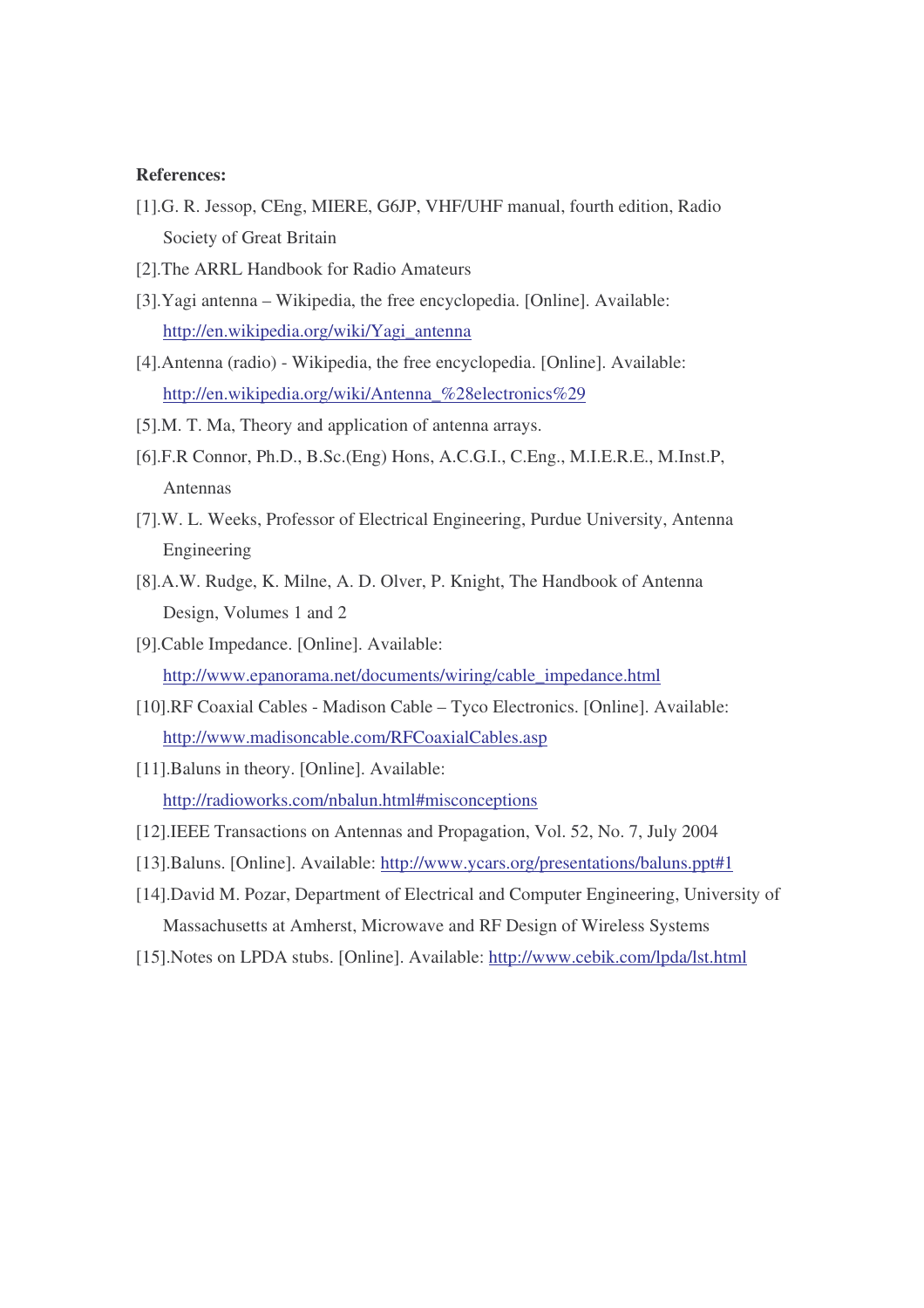# **Appendices**

# **A.1**

The Friis equation indicates that the received power  $(P_r)$  is inversely proportional to the square of the distance  $(R)$  from the transmitter. [7]

$$
P_r\ =\ \Big(\frac{G_tG_r\lambda^2}{(4\pi R)^2}\Big)\,P_t\qquad \ \, \text{Watts}
$$

 $G_t$  and  $G_r$  are the gains of the transmitting and receiving antennas respectively,  $\lambda$  is the wavelength and  $P_t$  is the transmitted power.

# **A.2**

Percentage bandwidth =  $\left(\frac{f_H - f_L}{f_C}\right)100$ 

 $\mathbf{f}_\mathrm{H} =$  upper frequency,  $\mathbf{f}_\mathrm{L} =$  lower frequency and  $\mathbf{f}_\mathrm{C} =$  centre frequency

**A.3**



Figure A.3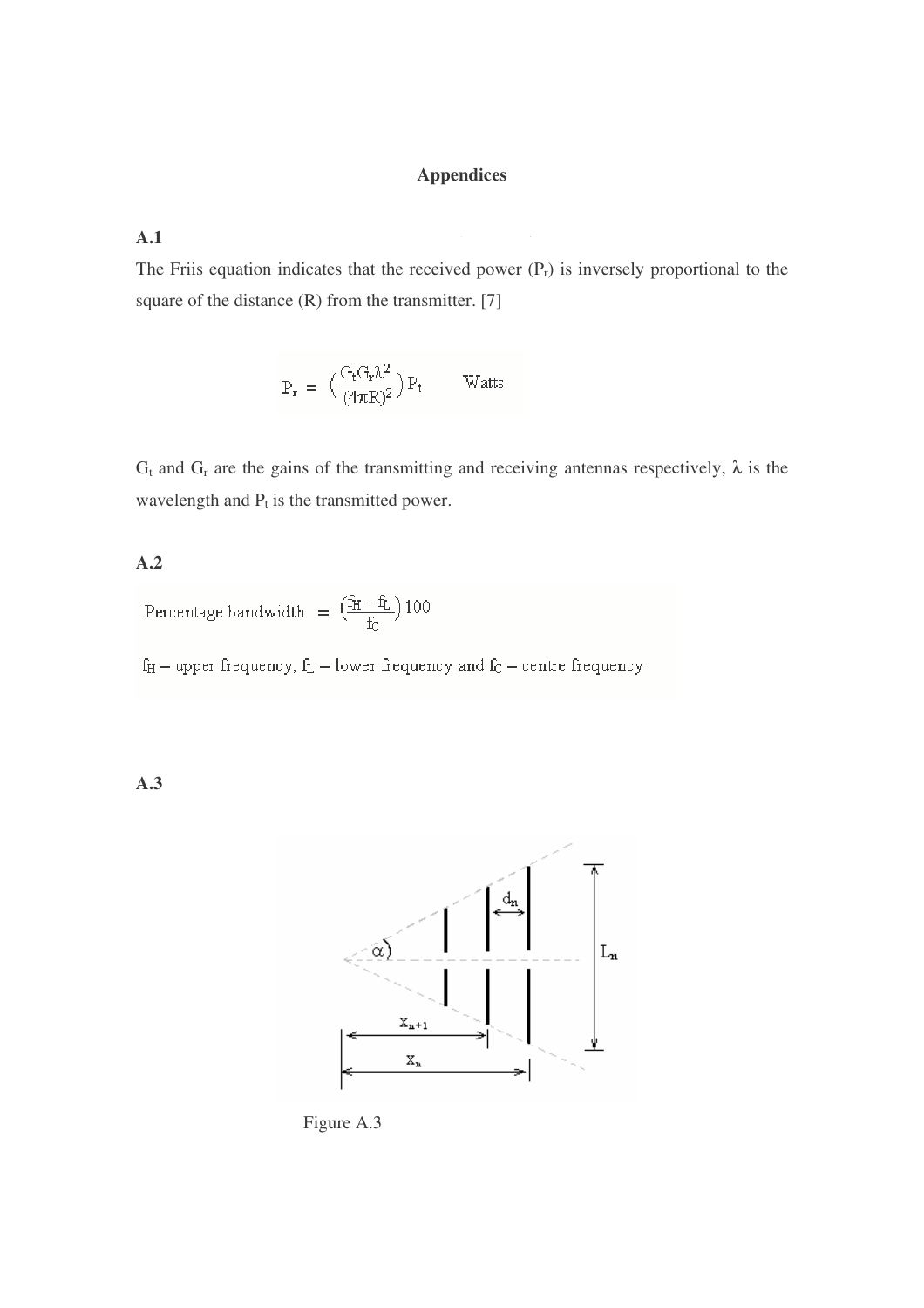Elements  $X_n$  and  $X_{n+1}$  form congruent triangles and from equation (2.1.2),  $L_n = d_n/2\sigma$ . If we only consider the top triangle then  $L_n = d_n/4\sigma$ . From trigonometry,  $\alpha$  is given by

$$
\alpha = \tan^{-1}\left(\frac{d_n}{X_n 4\sigma}\right)
$$

And  $d_n = X_n - X_{n+1}$  or  $d_n = X_n - X_n \tau$  since from equation (2.1.1),  $X_{n+1} = X_n \tau$ . Therefore substituting for  $d_n$ , we obtain  $\alpha$  as

$$
\alpha = \tan^{-1}\left(\frac{X_n(1-\tau)}{X_n4\sigma}\right)
$$

$$
= \tan^{-1}\left(\frac{1-\tau}{4\sigma}\right)
$$

# **A.4**

The longest element is made half the wavelength corresponding to the lower frequency of interest having wavelength  $(\lambda_{\text{max}})$ . The distance between the longest and shortest dipole (L) is derived as follows.



The shortest element has length  $(\lambda_{max}/4)\tau^{N-1}$  where  $\tau$  is the length ratio between the adjacent dipoles. From trigonometry, we obtain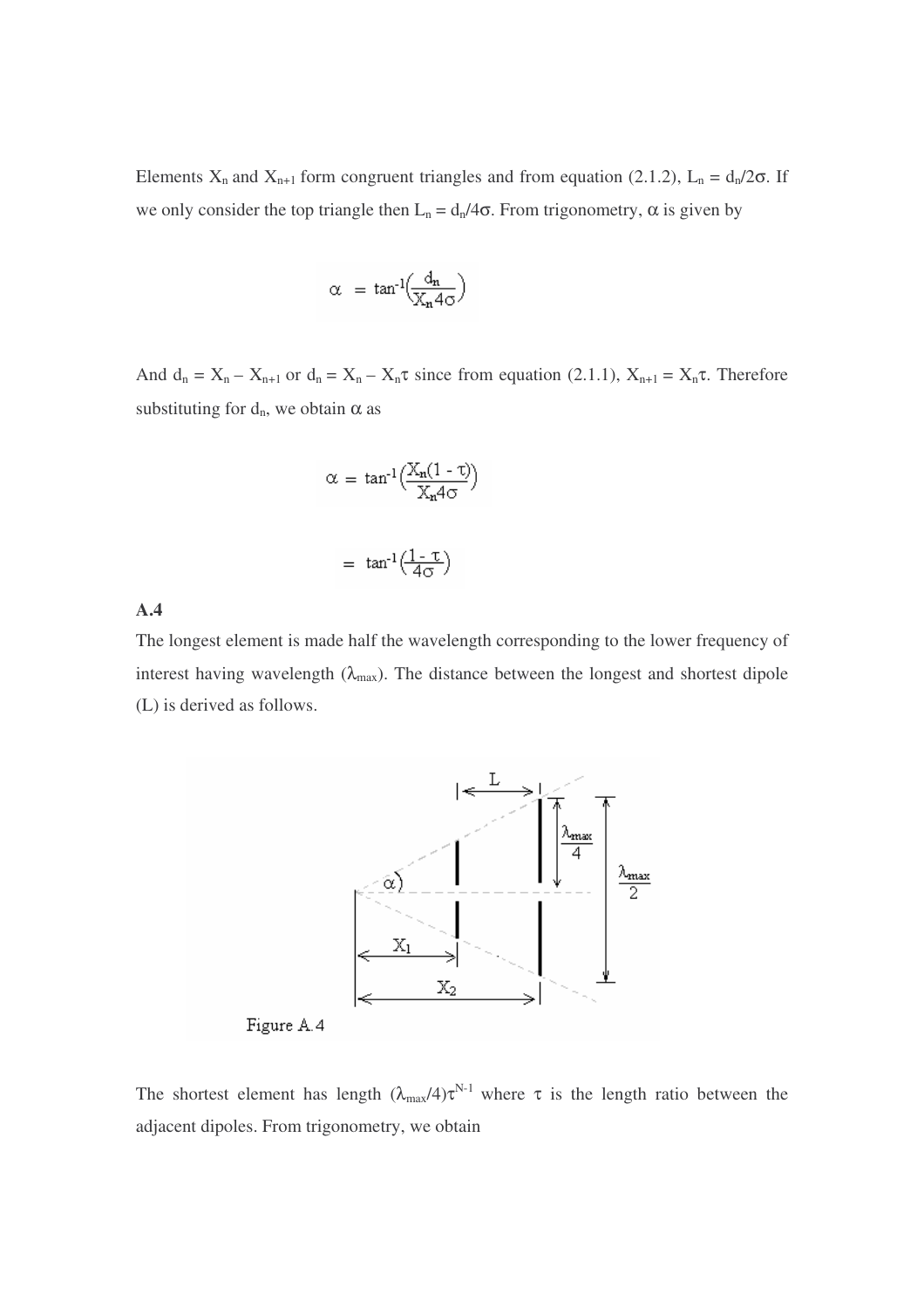$$
X_2 = \frac{\lambda_{\text{max}}}{4} \cot \alpha
$$

$$
X_1 = \frac{\lambda_{\max}}{4} \tau^{N-1} \cot \alpha
$$

$$
= \frac{\lambda_{\text{max}}}{4} \ \frac{1}{B_s} \ \text{cot} \alpha \quad \text{(since } B_s = \tau^{1-N} \ [8] \text{)}
$$

Finally

$$
\mathrm{L}\,=\,\mathrm{X}_2\,\text{-}\,\mathrm{X}_1
$$

$$
\text{or } L = \frac{\lambda_{\max}}{4} \Big( 1 - \frac{1}{B_s} \Big) \cot \alpha
$$

**A.5**

Referring to figure 2.1b,  $X_N = X_1 \tau^{N-1}$  and therefore

$$
\frac{\mathbb{X}_N}{\mathbb{X}_1} = \tau^{N\text{-}1}
$$

And

$$
-\log\Bigl(\frac{X_N}{X_1}\Bigr)=\ \log\tau^{N-1}
$$

$$
\log\left(\frac{X_N}{X_1}\right) = (N-1)\log \tau
$$

or 
$$
N=1+\frac{\log B_s}{\log(1/\tau)}
$$

**A.6**

Insertion loss  $(dB)$  = power available from source  $(dB)$  – power delivered to load  $(dB)$ [14]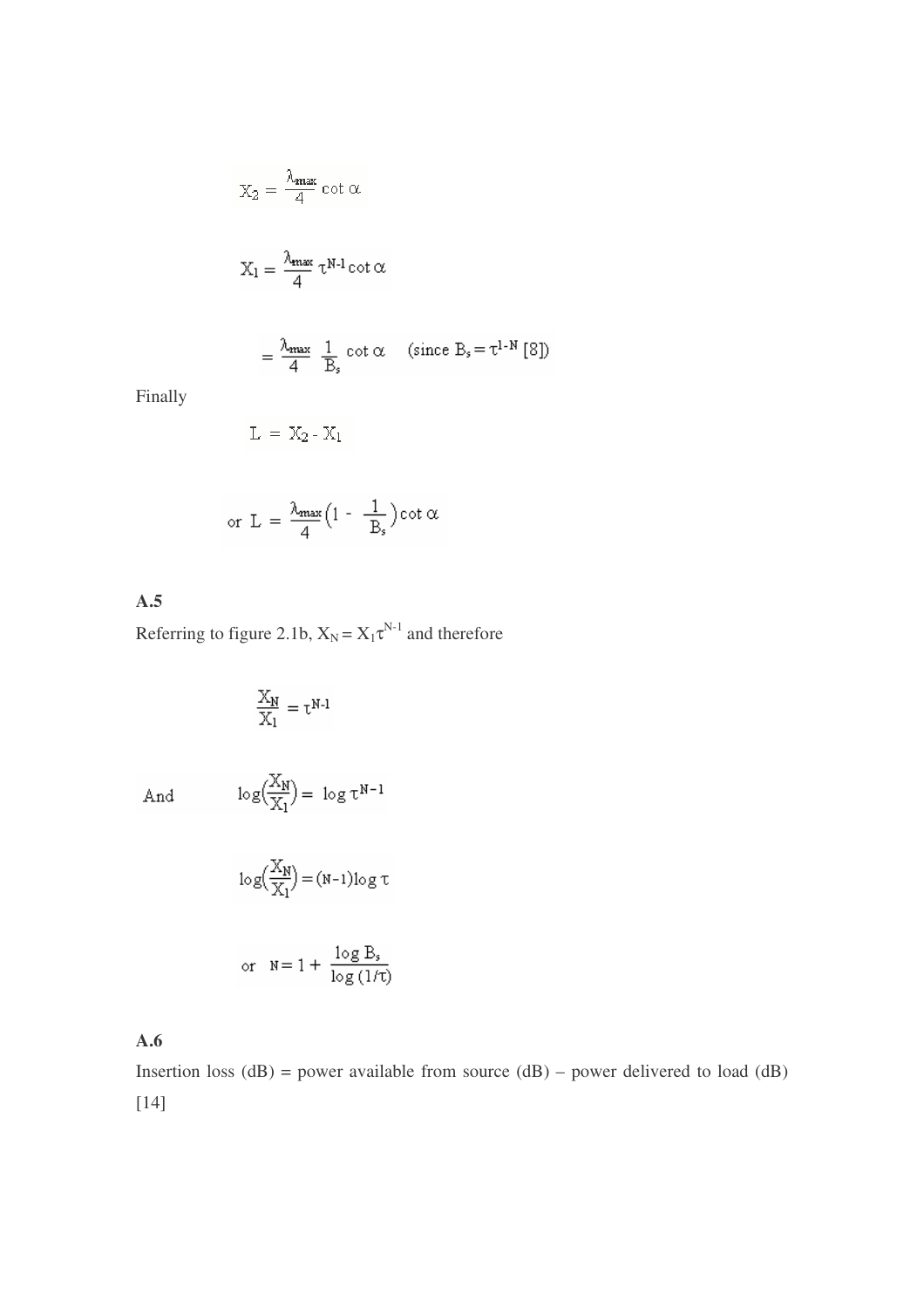# **Appendix B**

# **RF Transformer (TCN1-23)**



# **Features**

- Wideband, 1200 to 2200 MHz
- Miniature size, 0.12 inch  $\times$  0.06 inch  $\times$  0.037 inch
- LTCC construction
- Low cost
- $\bullet$  50  $\Omega$

# **Maximum Ratings**

|  | Operating temperature | -55 $\rm{^{\circ}C}$ to 100 $\rm{^{\circ}C}$ |
|--|-----------------------|----------------------------------------------|
|--|-----------------------|----------------------------------------------|

- Storage temperature -55°C to 100°C
- Input RF power ∗∗ 5 W

∗∗ From 85°C derate linearly to 2.5 W at 100°C

# **Pin Connections**

- Primary dot 4
- Primary (GND) 2,5
- Secondary dot 1
- Secondary 6
- Not used 3